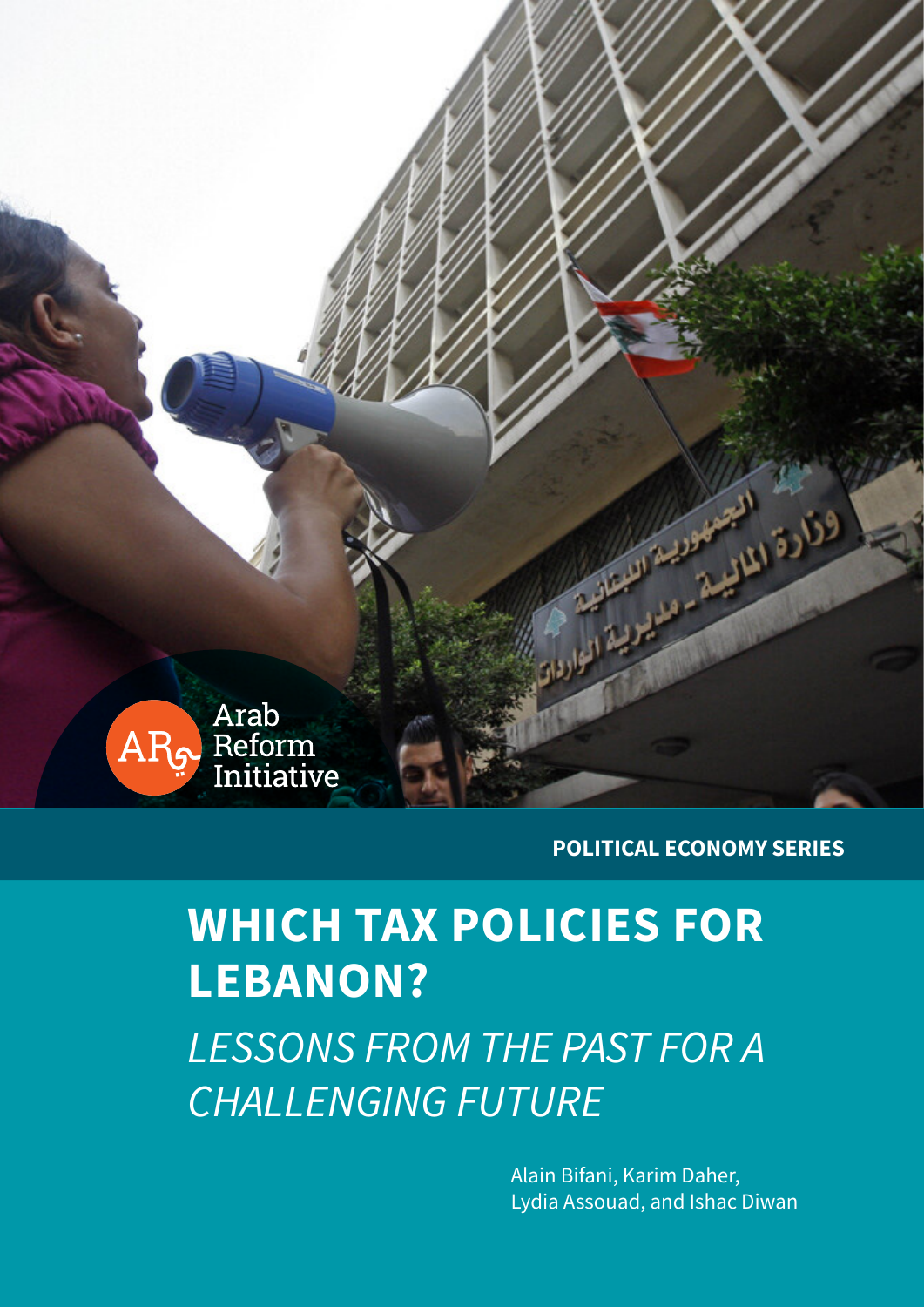#### **ABOUT THE AUTHORS**

- **Alain Bifani**, economist, engineer, president of SCPA Conseil, former Director General of Finance (2000-2020), Ministry of Finance - **Karim Daher**, Attorney at Law, lecturer on Tax Law and Public

Economy at Saint Joseph University of Beirut, President of the Lebanese Association for Taxpayers' Rights (ALDIC)

- **Lydia Assouad**, PhD Candidate at the Paris School of Economics, research fellow at the World Inequality Lab

- **Ishac Diwan**, Professor of Economics, Ecole Normale Superieure, Paris

#### *This report is published in partnership with*



© 2021 Arab Reform Initiative. All Rights Reserved.



This license allows reusers to distribute, remix, adapt, and build upon the material in any medium or format for non-commercial purposes only, and only so long as attribution is given to the creator. If you remix, adapt, or build upon the material, you must license the modified material under identical terms.

Cover Image: Protesters demonstrate against government corruption outside the building of Lebanese Ministry of Finance in Beirut - September 2015. © Bilal Jawich/AA

MAY 2021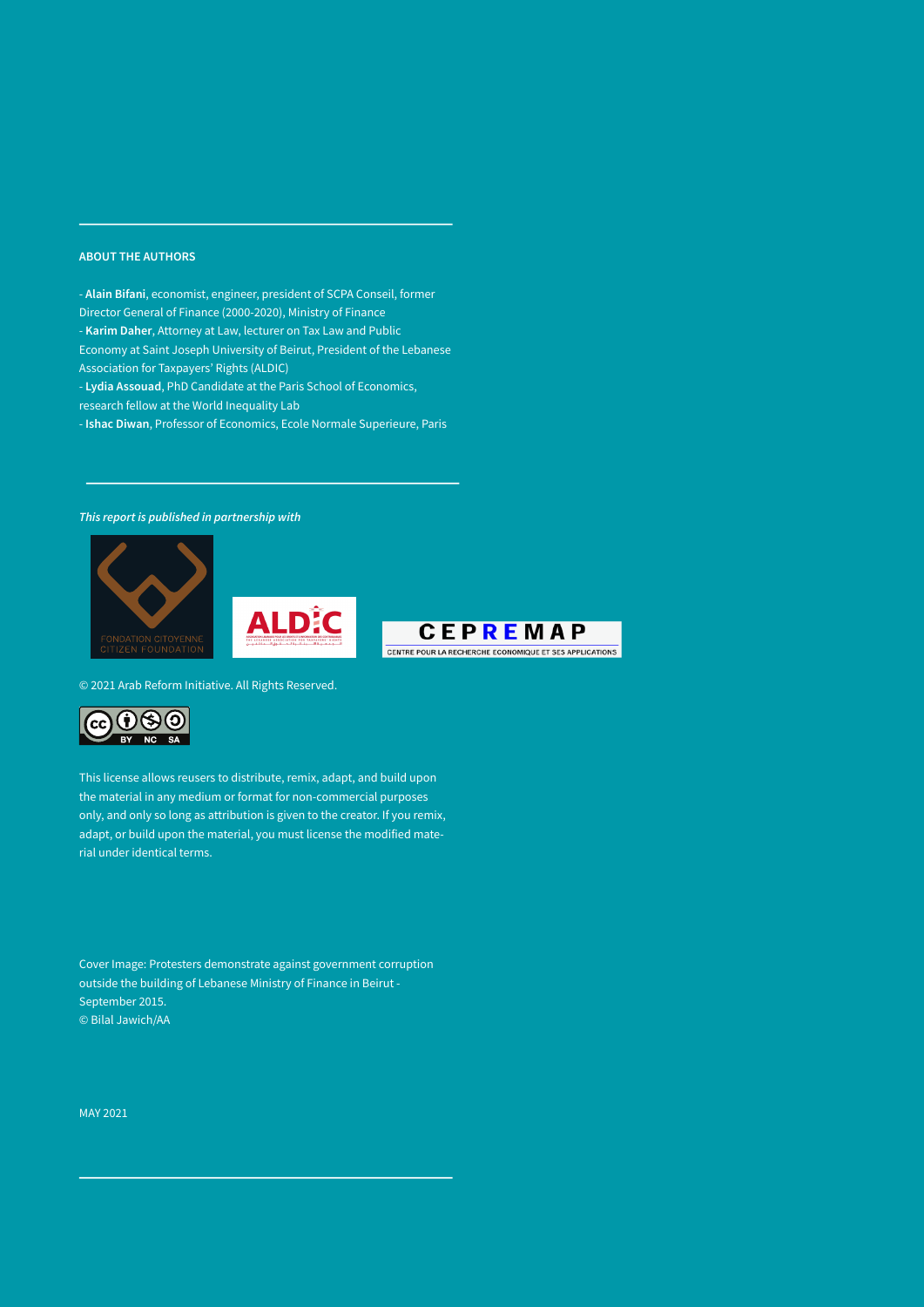# *Introduction*

The goal of this paper is to evaluate the Lebanese tax system, and to make considerate proposals to make it more inclusive and efficient. That a topic of this level of technicality has come to command interest is a testimony of the intellectual impact of the October 17 uprising, which has initiated a search for just and effective solutions to the current crisis, as well as a rethink of how to organize the economy to put it onto a path of sustainable and inclusive economic growth.

The discussion about the needed reforms is grounded in the deficiencies of the existing tax system. There are two related challenges. First, reducing the fiscal deficit and stabilizing the macro-economy is a precondition for future growth. We cannot emphasize enough that the fiscal dimension needs to be part of a broader and credible adjustment program, and it needs to be accompanied with political reforms that generate sufficient trust in government before taxation can be increased. But equally, a more effective and just fiscal system is also at the heart of any vision for a "new Lebanon", in which public spending needs to be reorganized to allow the state to be able to deliver the type of social and infrastructure services that can allow for more social mobility and higher labor productivity.

The tax system is at the heart of both short- and long-term challenges. The ineffective current system - with its narrow base, large holes, and deep regressivity, requires major reforms. Increasing tax revenues over time, while supporting a more inclusive and productive society, requires a rebalancing of the tax structure to make it fairer, strengthening tax compliance, and broadening the tax base. It also requires replacing the multiple exemptions serving rent-seeking motives by targeted ones serving the public good. More fundamentally, it requires strengthening the values of integrity and tax citizenship. New challenges include finding ways to build international alliances to reduce tax avoidance.

The paper is organized as follows. Section 2 takes a bird's eye view at the tax system in Lebanon. Section 3 focuses on the adjustments needed in the short term, in support of a stabilization plan. Section 4 looks into medium term changes needed to increase the size and fairness of revenues. Section 5 focuses on the exemption regime, and section 6 on tax administration. Section 7 concludes.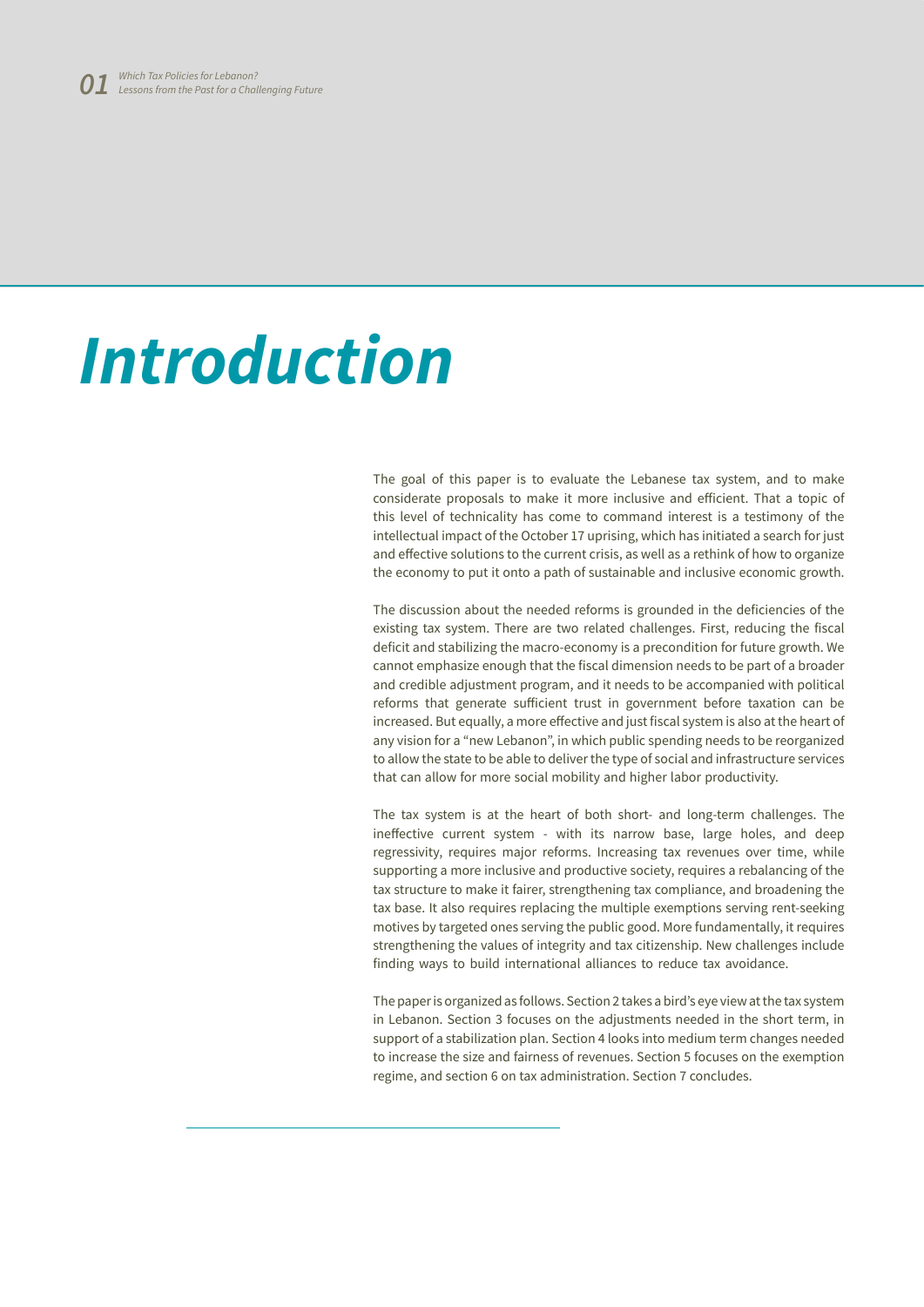## **2.TAX STRUCTURE AND INEQUALITY:** *Insufficient, un-equalizing, and leaky*

The tax system in Lebanon does not raise sufficient revenue and is unfair and leaky. In this section, we document its basic structure and compare it to that of other countries.

#### *Size of revenues*

Lebanon has a low level of tax revenues at about 15% of GDP in 2018 - similar to that of Senegal and Costa Rica, but lower than the average of all developing regions - including Sub-Saharan African (17%), the MENA oil-importers (18% ), and Latin America (23%). In the region, its tax revenue to GDP ratio is closest to that of much poorer Egypt (16.7%), but way below countries that are marginally poorer, such as Morocco (27.8%) or Tunisia (32.6%) see Figure 1 and Table 2. The low level of fiscal revenue means that the country is unable, unless the system is reformed, to finance effective social policies and deliver basic public goods and services.<sup>1</sup>

Post-civil war, the tax system undertook several waves of mini reforms, mostly pushed by the administration against politicians' will. The first important change was the introduction of a value added tax (VAT) in 2002. A second wave introduced taxes on

capital: in 2003, a tax on interest earnings was introduced initially at 5%, then raised to 7% in 2017, and now temporarily set at 10% (for 2020-22); in 2017, a tax on real estate capital gains (by individuals) was introduced with a maximum rate of 15%, and the corporate income tax was raised from 15% to 17%. In 2019, the rate for top incomes was raised from 20 to 25%.

Starting from a low base of about 13% GDP in 2000, tax revenues rose fast from 2000 to 2010, with the introduction of the VAT and the fast growth of the economy to reach 17% GDP (see Figure 2). Revenues declined with the collapse of growth post 2011, reaching 13% GDP by 2015. The fall was exacerbated by the reduced customs revenues related to the trade agreement with the European Union, and also, with the increased weakening of border control after 2011. There was a progressive recovery back to 15% of GDP by 2018, as new taxes got introduced, and tax efforts started to improve, especially in the collection of income and profit taxes.

*Figure 1. Total tax revenues* Total tax revenues, 1980 to 2017 in Data Total revenue from social contributions, direct and indirect taxes given as share of GDP. 40% Greece  $30%$ Tunisia Romania **Turkey**  $20%$ Senegal Lebanon<br>Costa Rica Ghana  $0%$ 1980 1985 1990 1995 2000 2005 2010 2015 2017

Source: ICTD/UNU-WIDER Government Revenue Dataset, September 2019

OurWorldInData.org/taxation/ • CC BY

*1 Moreover, until recently, about half of fiscal revenues went to servicing public debt.*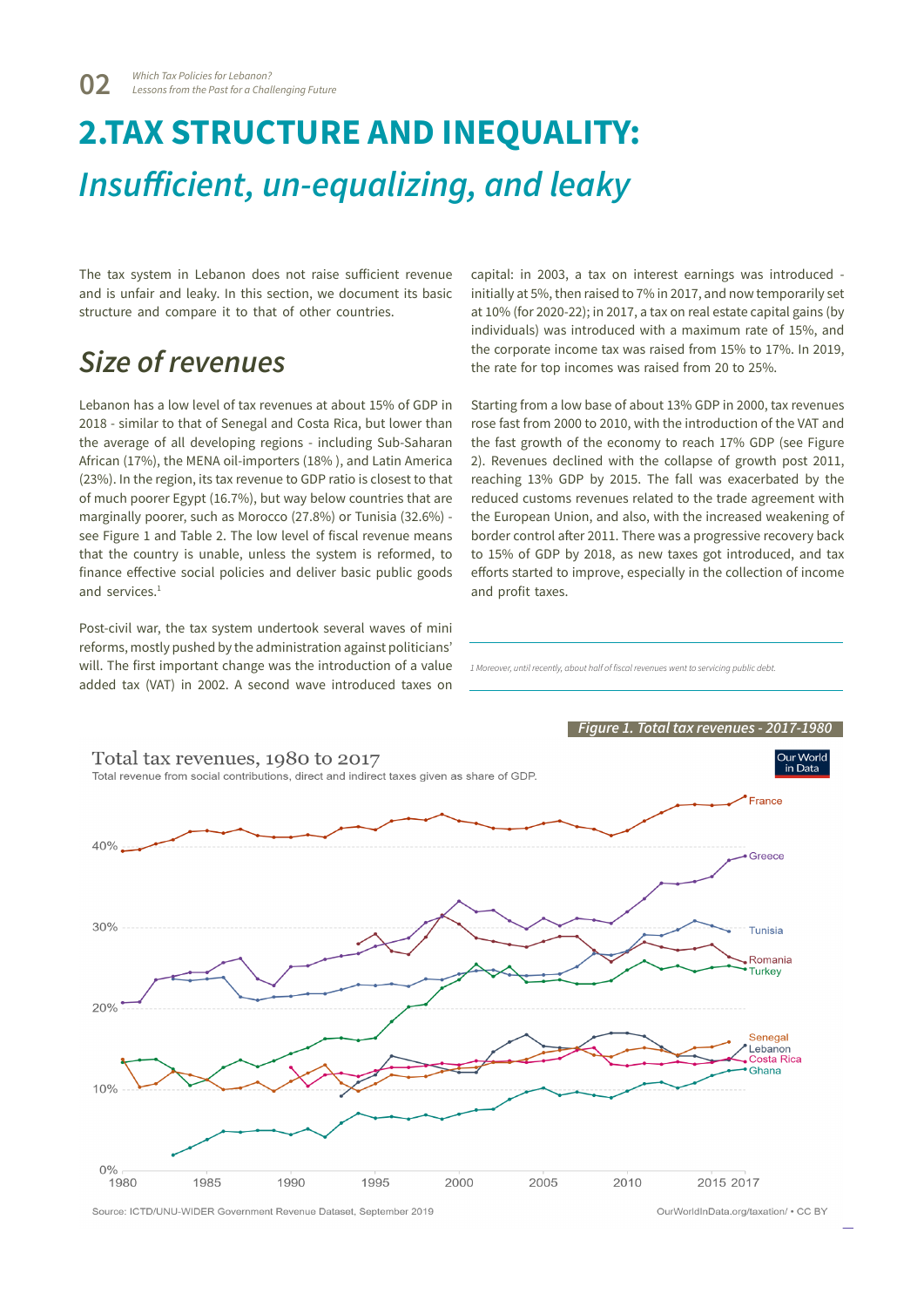



*Source: Lebanon, Ministry of Finance (MoF), compilation of annual reports*

In addition to straightforward tax revenues, other revenues add up to another 5% GDP on average, and they come largely from the state-owned telecom sector's profits and taxes on telecom services.

#### *The tax system is un-equalizing*

Most developing countries rely largely on indirect taxation, which is easier to collect that income tax. But as apparent below, the system in Lebanon is excessively regressive, even when compared to that of poor and unequal countries, unfairly hitting the middle class and the poor and with very little incidence on the rich.

The system relies heavily on indirect taxation—value-added taxes, excise taxes, and tariffs added up to 56% percent of total revenues in 2015 (see Table 1), and together, they raised 7.8% GDP in 2015.<sup>2</sup> Indirect taxes are notoriously regressive - even though the exclusion of basic necessities from the VAT (oil, education, health, public transport, and basic foods) reduces this to some extent, as is typically the case in other countries. $3$ Indirect taxes represent a much larger proportion of revenues than in the OECD, but a similar share as in Tunisia, Turkey, and Egypt - see Table 2, which contains information on a broad set of countries to which Lebanon can be compared.

But where Lebanon stands out is the very low share of revenues collected through a progressive scheme - only around 11%. This is because only wages, property income, and inheritance are taxed at progressive rates; the rates are still not very progressive (despite the latest increase in 2019 for the top incomes from 20 to 25%); and firms' profit (which include the income of licensed professionals and one person businesses), interest earning, and capital gains and dividends are taxed at flat rates. The share of progressive taxes in comparator countries is 2 to 3 times higher, as both their income and corporate tax rates tend to be higher and more progressive (Table 2).

The taxation of personal income in Lebanon is based on an archaic system where each source is taxed separately - and wages, and income from interest revenues, dividends, property rental, and capital gains are each taxed at a separate rate:<sup>4</sup>

*<sup>2</sup> A comprehensive coverage of taxation in Lebanon is in: Les Impots au Liban, by Karim Daher, Edition Antoine/Hachette, 2017.*

*<sup>3</sup> In 2013 for example, it was estimated that the payment of VAT among poor and lower middle-class households represented 3.9% of their consumption expenditure, as opposed to 7% among the upper middle class and the rich (Ministry of Finance). But many of the exempted items, such as fuel and real estate are disproportionately consumed by the rich.*

*<sup>4</sup> The general directorate of Finance has prepared a draft law for a global income tax since 2004, but it was never discussed by the council of ministers.*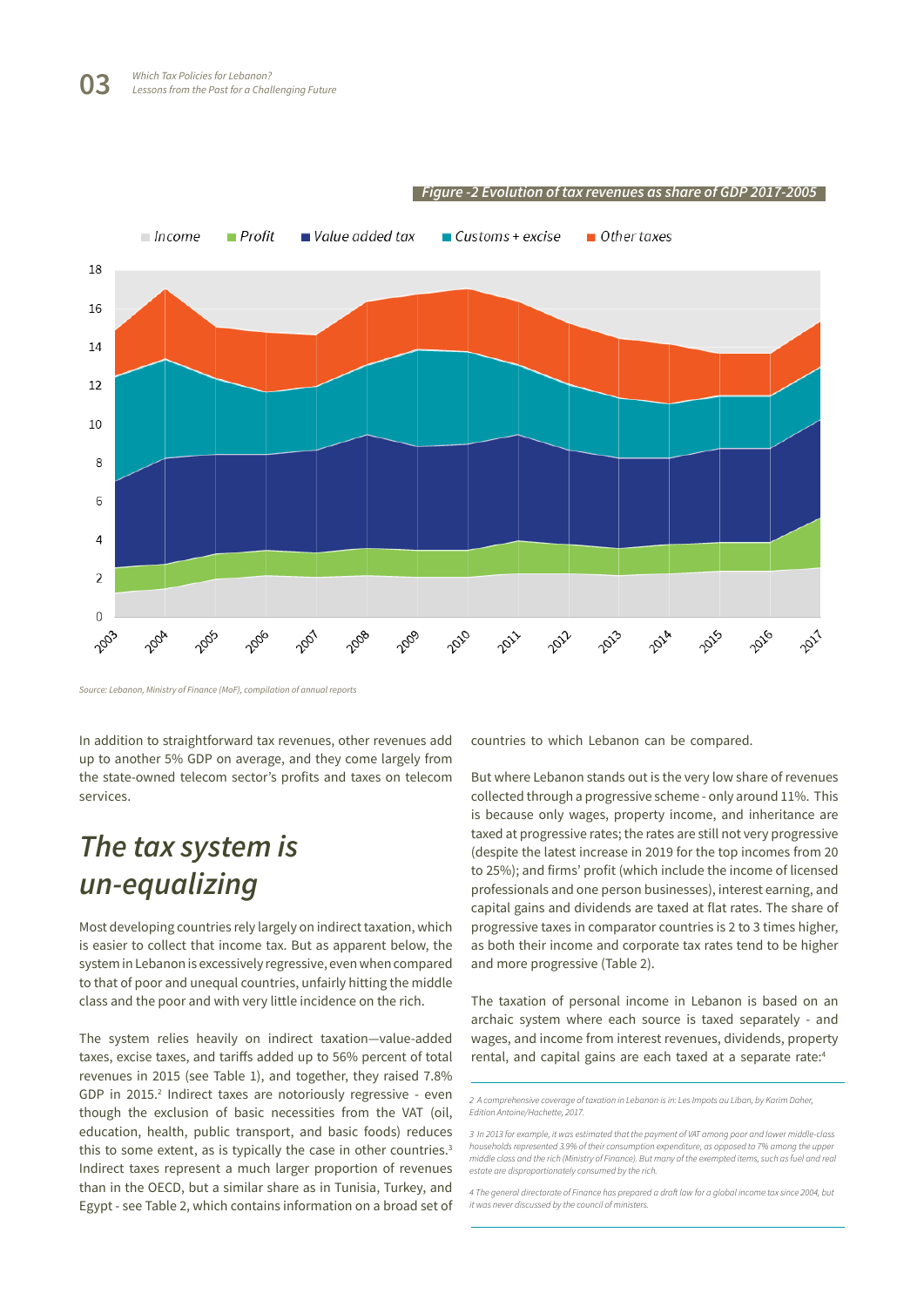

- Labor income is taxed progressively, with the top rate at 25%.5
- Income from rental of property is also taxed at a progressive rate (4 to 14%).
- The other income categories mostly capital incomes, which usually accrue to the richest - are taxed at flat rates. Interest income, dividends, and capital gains are taxed at 10%. Since 2018, capital gains taxes also apply to sales of property by individuals, at a maximum 15% rate (the tax base decreases by 8% for each year the property was held).

The total of all taxes on various types of income amounts to 2.7% GDP (Table 1), much less than among the comparator countries - see Table 2. An important reason for this is the fragmentation of the system: by taxing each source of income separately, individuals with multiple sources of income get under-taxed - a progressive tax system on the whole of income would raise larger revenues from richer taxpayers by pushing them into higher income brackets.

The second part of direct taxation concerns corporate incomes. The tax on corporate profit is set at a flat rate of 17%. The rate is relatively low by both historical and international standards. This reflects the post-war political choice of a very liberal economic outlook, which was encouraged by the fall in rates around the world.<sup>6</sup> The tax represents 11% of total revenues, at about 1.5% GDP. Egypt and Morocco for example derive a larger share of revenue from taxing firms, while Tunisia and Turkey are like Lebanon closer to OECD standards. But again, all these countries

end up with larger revenues (twice in Tunisia for example).

Inheritance (and gift) tax rates are progressive, and vary between from 3 to 45%, depending on the relationship between deceased (donor) and heirs (recipient), and of the amount transferred (after deduction of exemptions applicable to estate beneficiaries and a fixed tax of 5 per thousand payable first by all heirs).<sup>7</sup> The total revenue is low at a 0.2% of GDP.

There is a (flat) fee to register real estate properties - which is taxed at 5% of the value of the property (paid by the buyer), to which is added various administrative fees amounting to 0.80%.<sup>8</sup> This tax raises 1% GDP and adds up to 7.5% of revenues. While the profit from land sales is now taxed at progressive rates, the registration fee is not progressive, introducing an extra element of regressivity in taxing capital.

Finally, it is worth noting here that there are no taxes in Lebanon that favor the public good, such as reducing pollution, improving the environment, or attracting growth opportunities to poorer regions, as is common in many countries.

*5 This includes profits made by self-employed individuals, and partners in partnerships.*

*6 Torslov, Wier, Zucman 2020. http://gabrielzucman.eu/files/TWZ2020.pdf).*

*7 Where property and/or assets are inherited by a son from his father, for example, the tax payable on the first LBP 30 million is 3%, going up to a maximum of 12% at LBP 200 million - with the deduction of an allowance of LBP120 million).* 

*8 In 2018, the registration fee for residential units was reduced to 2%-3% (depending on the value of the property) provided the transfer of ownership in the land register is finalized before 30/06/2021.* 

|                                     | Table 1. Tax rates and revenue in Lebanon, 2015                                                                                                 |                                |                                 |                                   |  |  |
|-------------------------------------|-------------------------------------------------------------------------------------------------------------------------------------------------|--------------------------------|---------------------------------|-----------------------------------|--|--|
| <b>INSTRUMENT</b>                   | <b>OBJECT OF TAXATION</b>                                                                                                                       | <b>TAX RATE</b>                | <b>SHARE OF</b><br><b>TAXES</b> | <b>SHARE OF</b><br><b>GDP AV.</b> |  |  |
| Wages and salaries                  | Progressive, on salaries, wages, bonuses, allowances, life annuities,<br>pension payments, and other benefits                                   | Up to 25%                      | $7.0\%$                         | 1.0%                              |  |  |
| Interest income                     | 5% in 2003, raised to 7% in 2017, and to 10% for 2020-22.                                                                                       | 10%                            | 7.4%                            | 1.0%                              |  |  |
| Capital Gains &<br><b>Dividends</b> | Capital gains and dividend distribution<br>Capital gains on real estate                                                                         | 10%<br>$0 - 15%$               | 2.7%                            | $0.4\%$                           |  |  |
| Built-rev. tax                      | For individuals                                                                                                                                 | $4 - 14%$                      | 2.3%                            | 0.3%                              |  |  |
| Corporate profit                    | Flat                                                                                                                                            | 17%                            | 10.7%                           | 1.5%                              |  |  |
| Property                            | Registration fee (paid by buyer)<br>Inheritance                                                                                                 | $5\% + 0.8\%$ fee<br>$3 - 45%$ | 7.5%<br>1.6%                    | 1.0%<br>$0.2\%$                   |  |  |
| and services                        | Domestic taxes on goods VAT (excl. oil, education, health, public transport, basic food, real<br>estate). Other: car registration, Regie Tabac. | 11%                            | 36%                             | 5.0%                              |  |  |
| International trade                 | Customs, excise on tobacco, gasoline, cars                                                                                                      |                                | 20%                             | 2.8%                              |  |  |
| Other                               | Fiscal stamps                                                                                                                                   |                                | 4.7%                            | 0.6%                              |  |  |
| Total tax revenue                   |                                                                                                                                                 |                                | 100                             | 13.8%                             |  |  |

*Source: Ministry of Finance. http://www.finance.gov.lb/en-us/Finance/Rep-Pub/DRI-MOF/PFR*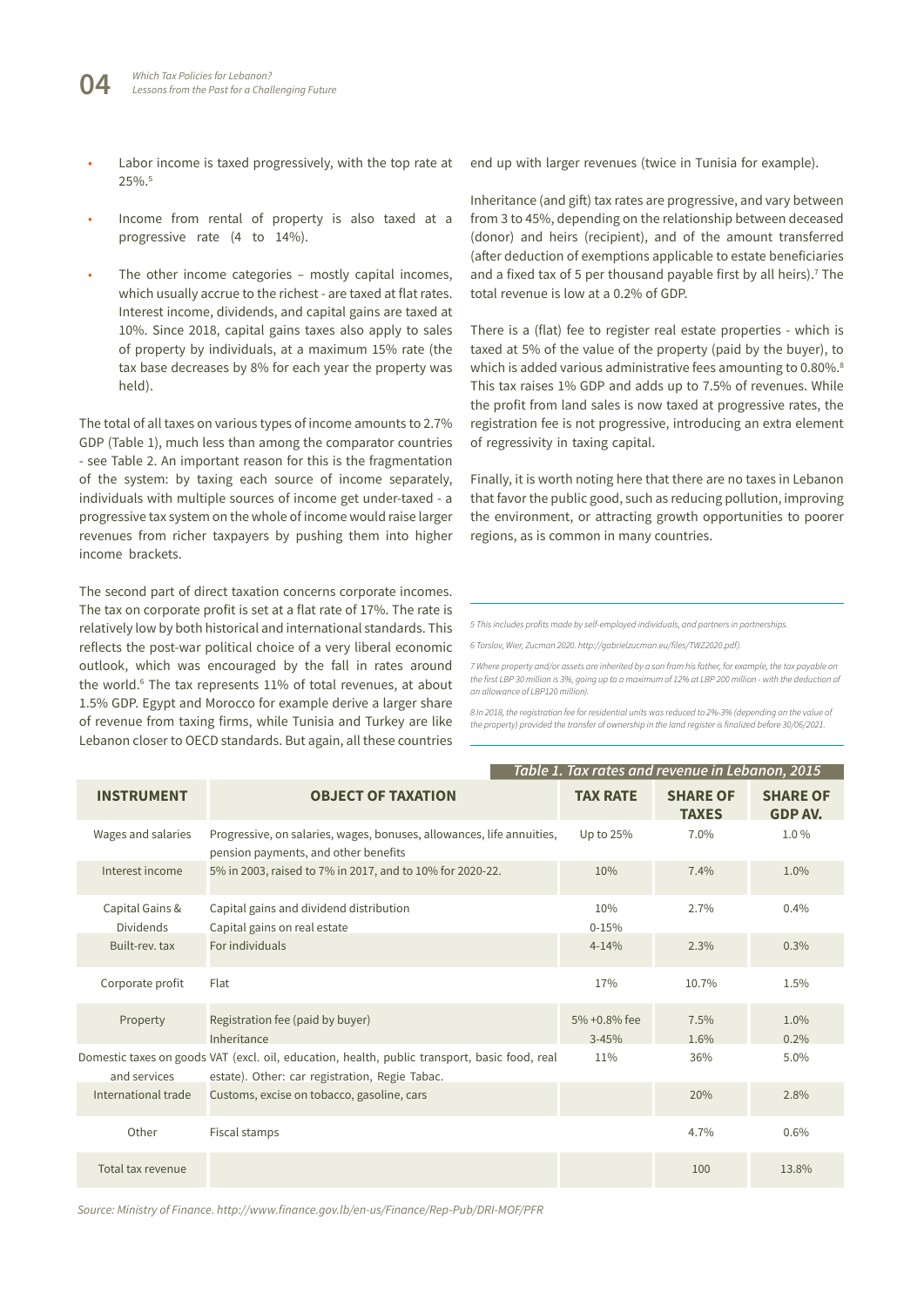|                    | Tunisia | Africa | <b>LAC</b> | <b>OECD</b> | <b>Turkey</b> | Egypt | <b>Morocco</b> | Senegal | Lebanon          |
|--------------------|---------|--------|------------|-------------|---------------|-------|----------------|---------|------------------|
| As shares of total |         |        |            |             |               |       |                |         |                  |
| Income             | 26.8    | 18.3   | 12.0       | 32.4        | 21.1          | 10.9  | 17.5           | 19.4    | 19.4             |
| Corporate          | 11.3    | 20.4   | 19.3       | 12.2        | 9.9           | 30.4  | 21.3           | 9.7     | 10.7             |
| <b>VAT</b>         | 31.0    | 32.3   | 33.7       | 27.0        | 28.2          | 25.0  | 33.8           | 36.6    | 36.0             |
| <b>Trade</b>       | 25.4    | 23.7   | 26.5       | 16.2        | 32.4          | 26.1  | 18.8           | 29.0    | 20.0             |
| Other              | 7.0     | 4.3    | 9.6        | 9.5         | 8.5           | 7.6   | 8.8            | 6.5     | 9.1              |
|                    | 100     | 100    | 100        | 100         | 100           | 100   | 100            | 100     | 100              |
| As shares of GDP   |         |        |            |             |               |       |                |         |                  |
| Income             | 8.6     | 3.0    | 2.8        | 11.1        | 5.2           | 1.8   | 4.9            | 3.2     | 2.7              |
| Corporate          | 3.6     | 3.4    | 4.5        | 4.2         | 2.4           | 5.1   | 5.9            | 1.6     | 1.5              |
| <b>VAT</b>         | 9.9     | 5.3    | 7.8        | 9.3         | 6.9           | 4.2   | 9.4            | 6.0     | 5.0              |
| <b>Trade</b>       | 8.1     | 3.9    | 6.1        | 5.6         | 7.9           | 4.4   | 5.2            | 4.8     | 2.8              |
| Other              | 2.3     | 0.7    | 2.2        | 3.2         | 2.1           | 1.3   | 2.4            | 1.1     | 1.2 <sub>2</sub> |
| <b>Total</b>       | 32.6    | 16.3   | 23.4       | 33.4        | 24.4          | 16.7  | 27.8           | 16.7    | 13.8             |

#### *Table 2. Comparison of tax structure, Lebanon 2015, and other countries*

 *Source: OECD. Note: excludes social security payments; rental income included in income tax category, property sale* 

*taxes included in "Other".*

### *A leaky system*

While tax rates are in general low in Lebanon, at least relative to our comparator countries, tax revenues are much lower than in these same comparators because the system is very leaky. Overall, we estimate that if taxes were properly collected, tax revenues could increase by about 50% (or 6-8% GDP, see below). In particular, the collection of taxes at the border, of income taxes, and of the inheritance tax stand out as particularly ineffective.

The VAT is largely collected at the border (75%). The VAT compliance gap has been estimated by the MoF at about 3.3% GDP. MoF also estimates that lost custom revenue at the border in 2013 was about 1% GDP. Stricter border control could thus potentially raise VAT and customs revenue by 3-4% GDP.

The banking secrecy law has made it especially difficult to tax revenue among the "liberal professions" (engineers, architects, doctors, lawyers…). While progress has been achieved in recent years, there is evidence that only a fraction of real incomes is declared.9 A fully collected income tax could raise an extra 2-4% GDP, depending on whether the informal sector is considered or not. Banking secrecy has also been a main obstacle to the collection of the tax on capital gains earned abroad by tax residents in Lebanon, leading to the loss of another important source of revenue.

There are several reasons besides banking secrecy why the revenue from inheritance tax is low, and more generally, why capital is under-taxed. First, bank secrecy prohibits effective control on the bank accounts that are transferred to heirs, which remove an important deterrent to the non-payment of the inheritance tax.10 Second, the tax code provides a tax exemption

of capital gains when transferring shares in Lebanese joint stock companies, which leads to huge amount of tax avoidance and abuse, notably in the real estate sector. $11$  Third, the Lebanese offshore company has become an important vehicle for taxevasion. Fourth, interest, dividends, and capital gains earnings made abroad by Lebanese residents, which are legally subject to domestic taxation, are practically not collected at all. The same applies for inheritance taxes on foreign assets owned by Lebanese residents. Finally, disguised donations are also a widely used loophole.12 As a result, a host of reforms are needed, on the text of the law, and in its application, to improve the collection of taxes on inheritance, and more generally, on capital.

Beside their large size, these leakages have a regressive nature. Direct taxes are more rigorously assessed for taxpayers at the bottom (coming from labor wages) than at the top (coming for the income of liberal professions) of the income distribution. Tax avoidance is easier for richer taxpayers, since fiscal rules contain several deductions and exemptions (see section 5), and the bank secrecy law impedes access to information about assets held more by well-off taxpayers.

*9 The number of those that file for income taxes have risen from about 60,000 to 426,000 between 2000 and 2020.*

*10 An important share of wealth has been traditionally held in bank accounts in Lebanon. In 2019, bank deposits reached about four times GDP, an extremely high ration by international standards. Deposits are unequally distributed: in 2019, 0.87% of bank accounts made-up 51.8% of all deposits.*

*11 The sale of property under the cover of an assignment of shares in a company established as an SPV for the holding property allows transferring ownership to relatives or third parties without any tax exposure: the assignment of shares is exempted for the seller from income tax, and the buyer is exempted from the property registration fees.*

*12 The "disguise" can take several forms. For example, in a fictitious sale, the applicable tax is 5.75% (the property registration fees), saving the cost of the inheritance tax that can be as high as 45%.*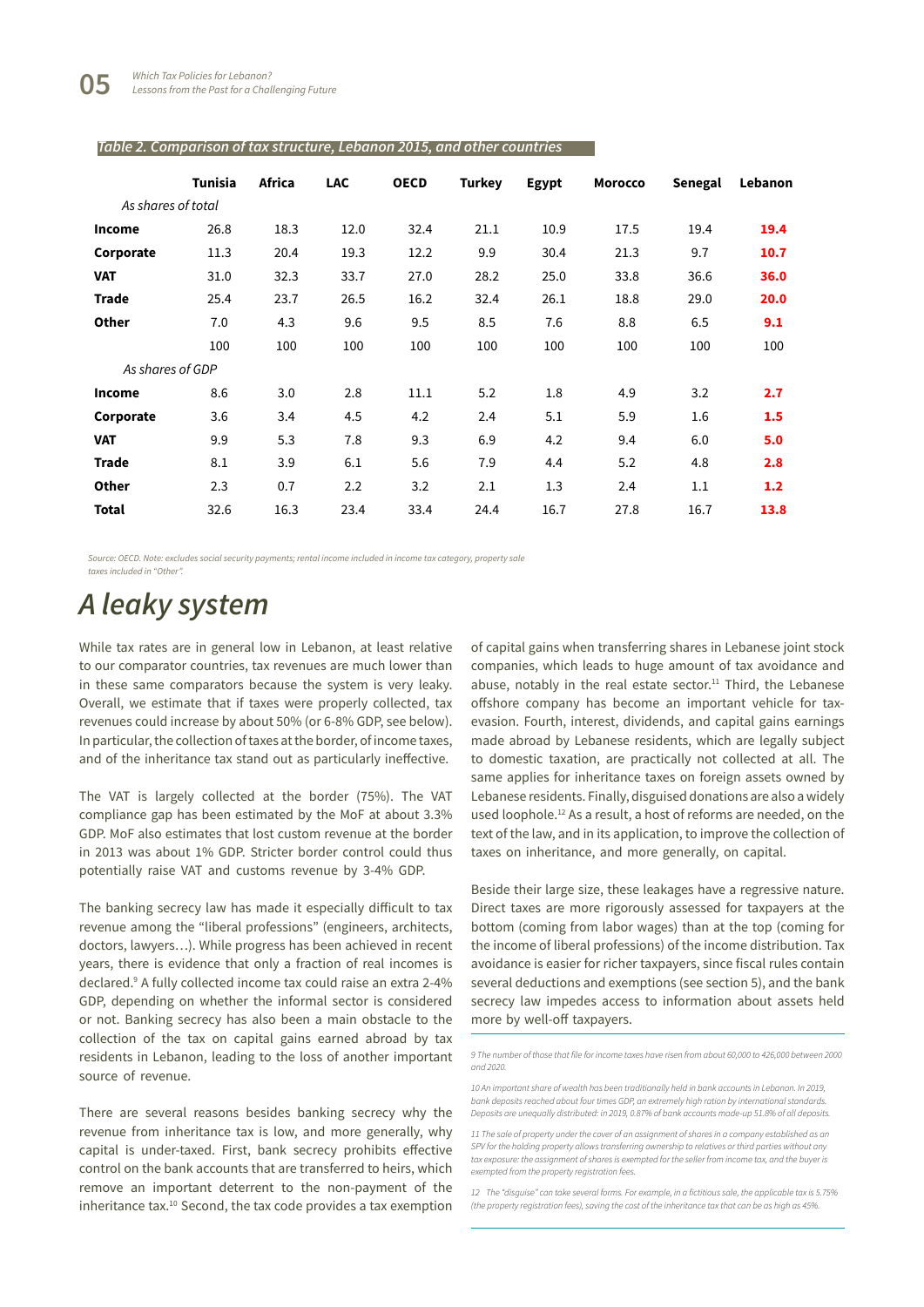#### *An unequal country*

That the tax system is un-equalizing is an especially important issue in Lebanon because it is a highly unequal country. A large body of research has shown income is extremely concentrated. For example, the World Inequality Database reveals that around 2015, the top 10% individuals earned 54% of national income, the middle 40% received 34%, and the poorest half of the population received only 12 % (Figure 3). This level of inequality is among the highest in the world, more than in Brazil, and approaching South Africa levels. Although even harder to estimate, wealth inequality also appears to be extreme, as reflected in the highly unequal distribution of bank deposits.<sup>13</sup>

The 2019-2020 economic and then COVID-19 crises and the Beirut blast have led to an economic collapse of historic proportions: unemployment has shot up to 35-40% as many firms had to close. Rising inflation has led to a collapse of real wages. The freezing of bank accounts has led at the same time to a further impoverishment of the middle class. As a result, poverty rates are estimated to have jumped from 15% in 2018 to 45% in 2020, extreme poverty has risen, and the middle class is at risk of disappearing.

### *Tax Reforms for more Social Justice*

The conclusions of the discussion so far are clear: the tax system in Lebanon does not raise sufficient resources, both because of the way it is structured and because it is excessively leaky, and it is moreover un-equalizing. Based on this diagnostic, we develop our recommendations, in the rest of the paper, along four categories: (i) make tax incidence more progressive; (ii) reform further tax management to enlarge the tax base, with a systematic fight against tax evasion and tax avoidance; (iii) start aligning the tax system with measures to improve the social good; and (iv) consider a one-off wealth tax as one element of a mix that will help resolve the current crisis in a socially fair manner.

*13 Lydia Assouad (2018): Rethinking the Lebanese Economic Miracle: The Extreme Concentration of Income and Wealth in Lebanon 2005–2014; WID Working Paper 201713. See also Lydia Assouad 2020: https://carnegie-mec.org/2021/01/14/lebanon-s-political-economy-from-predatory-to-self-devouring-pub-83631.*



#### *Figure 3. Income distribution, 2016-2005*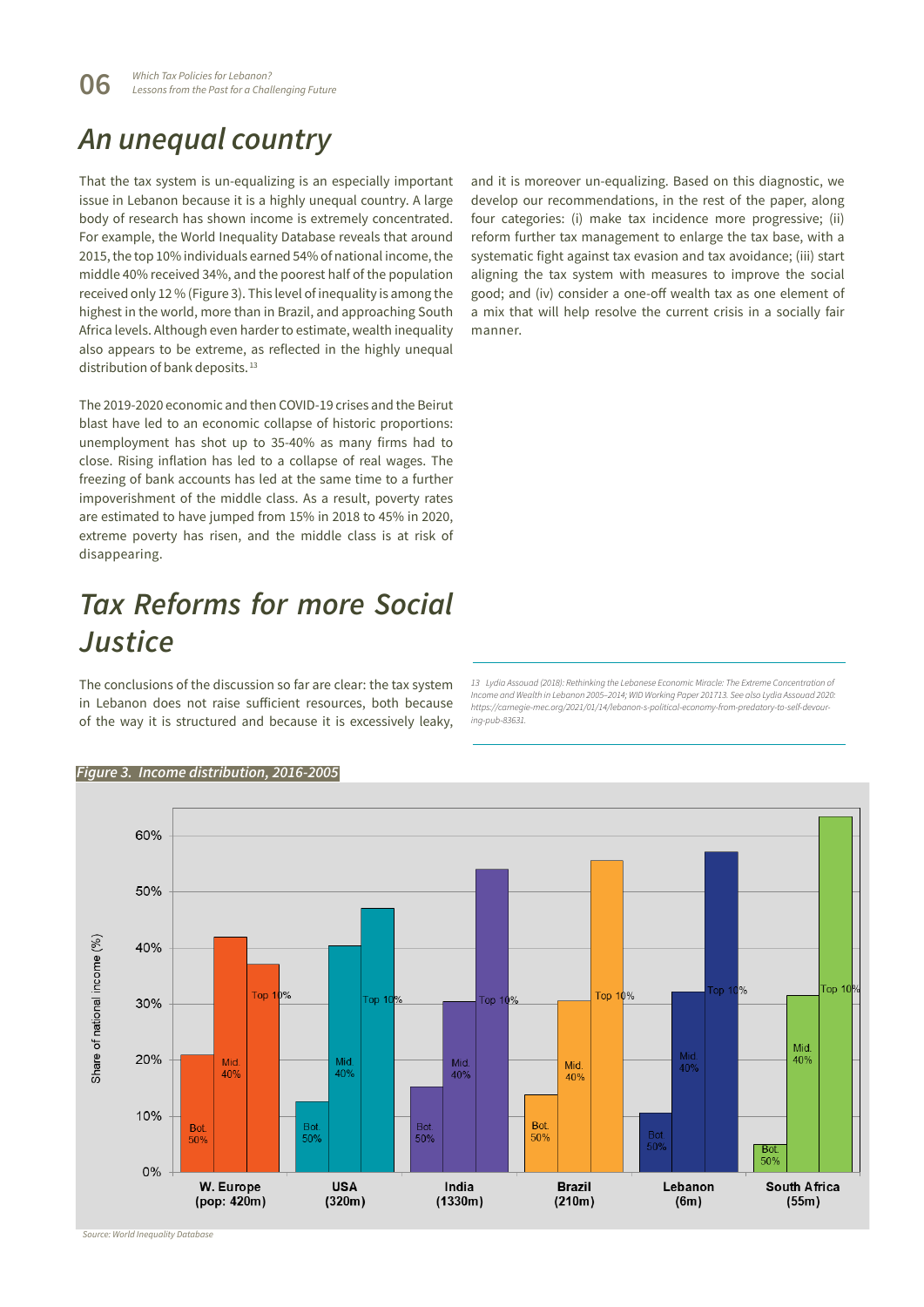## **3. SHORT-TERM CHALLENGES**

In the short term, there is an imperative of stabilization, which will have to include a reduction in the fiscal deficit as part of a comprehensive plan that include fiscal reforms, debt reduction and bank sector restructuring as well.<sup>14</sup> Austerity measures will be especially difficult, and socially divisive, given the depth of the current recession and the impoverishment of the middle class. There will be choices to make on how to balance the fiscal effort between expenditure cuts and revenue increases, and also on how to increase revenues - how much to raise tax rates vs. how to enlarge the tax base. All these decisions have distributional and efficiency implications, and they are also unlikely to be accepted unless trust between citizens and the state is rebuilt, which will not happen without important political reforms.

#### *How have revenues reacted to the crisis?*

In 2019, until end July, tax revenue was LBP 8372 billion. For the same period in 2020, these dropped to LBP billion 6075 (-27.4%), due to the deep recession, but also to the measures related to COVID-19, which allowed taxpayers to differ their payments (until mid-2021).

This reduction reflected differential performance of different tax instruments. Revenue from income tax fell by 20.5%, broadly in line with the fall in GDP. VAT dropped by 55.2% (from billion LBP 2235b to 1001b), and customs and excise fell by 33% (from billion LBP 1129b to 756b). The massive reduction in customs and VAT reflects the huge reduction in imports since the eruption of the crisis. That the VAT fell more than customs reflects a larger drop in its internally collected part, as the government allowed delays in payment to offset the Covid-19 shock.<sup>15</sup> Tax revenue on interest income rose marginally - the increased rate to 10% compensating the fall in interest rates. Tax revenue from corporate profits collapsed (from LBP 1316 billion in January-August 2019 to 241b in 2020), because of the deep recession and of measures to defer payment. Non-tax revenue followed a similar path, falling by 34.3% (from billion LBP 1695 to 1113).

#### *How big is the primary fiscal deficit?*

The primary fiscal deficit (which is the deficit before payment of interest on public debt) strongly deteriorated from a small surplus of LBP +870b to a deficit of LBP 1066b at end July 2020. MoF estimates that interest payments were about LBP 1966b (down from LBP4321b), implying that the overall deficit that would need to be financed in 2020 is around LBP 3000b, nearly half its 2019 level.

As for the expenditure structure, an even larger share is spent on

salaries, even though real wages have collapsed given the very high rate of inflation (about 120% for 2020), suggesting that wage adjustments will be necessary in the near term.

Given the enormous current volatility, it is difficult to express fiscal data in terms of shares of GDP. What is clear however, given that inflation in 2020 is running very high, is that the GDP denominator has risen enormously (in nominal terms), while tax revenues have fallen, and expenditures have remained nominally broadly constant (except for interest payments). This then suggests that both expenditures and revenues have sharply fallen as a share of GDP. Recent estimates by MoF and the World Bank for 2020 are that expenditures fell to 17.3% GDP, total revenues to 11.5% GDP, the primary deficit stood at -3.6% GDP (from +0.7% GDP in 2019), and the total deficit at -5.9% GDP (from -10.6% GDP in 2019). This is however a transitory situation. As some government expenditures will get (at least partially) adjusted to inflation, while many elements of tax revenues will not (see below), the fiscal deficit is likely to rise in the near term in the absence of policy adjustments.

#### *No-adjustment scenario*

The way in which the current macroeconomic crisis is resolved risks increasing dramatically the already high levels of inequality. The huge financial losses that need to be absorbed for the country to regain creditworthiness, and the banking system to regain its solvency, are estimated at about \$60 billion (about twice current GDP).16 While there has been no single government action to help resolve the crisis since it erupted, with not even a capital control law in place, the strategy of doing nothing amounts to an implicit strategy that protects the capital-rich and the banks. On the debt and banking side, the current "liralisation" strategy is throwing billions of dollars of losses on the shoulders of the middle class. 17 In parallel the financing of the fiscal deficit through the inflation tax is eroding rapidly real wages and the value of LBPdenominated debt. In other countries that have experienced prolonged crises, similar cycles of inflation-financed-deficits followed by partial wage adjustments have lasted for years, leading to a decade of lost growth, and leaving deep scars in society and the economy. In contrast, in order to produce a fair and more efficient sharing of the burden of adjustment, losses in the banking sector should be allocated disproportionally to big accounts.

*<sup>14</sup> For a citizen developed stabilization plan, see https://en.annahar.com/article/1108612-road-mapto-an-orderly-restructuring-of-lebanese-public-sector-debt.*

*<sup>15</sup> More recent August figures show that the drop in VAT was reduced (to about -50%), whereas the figures for customs deteriorated further, reflecting a continuous drop in imports (to -56%).*

*<sup>16</sup> The Lebanese Government's Financial Recovery Plan, April 2020.*

*<sup>17</sup> See: "The trouble with the creeping expropriation of depositors," Annahar, January 24 https:// en.annahar.com/article/1110694-the-trouble-with-the-creeping-expropriation-of-depositors.*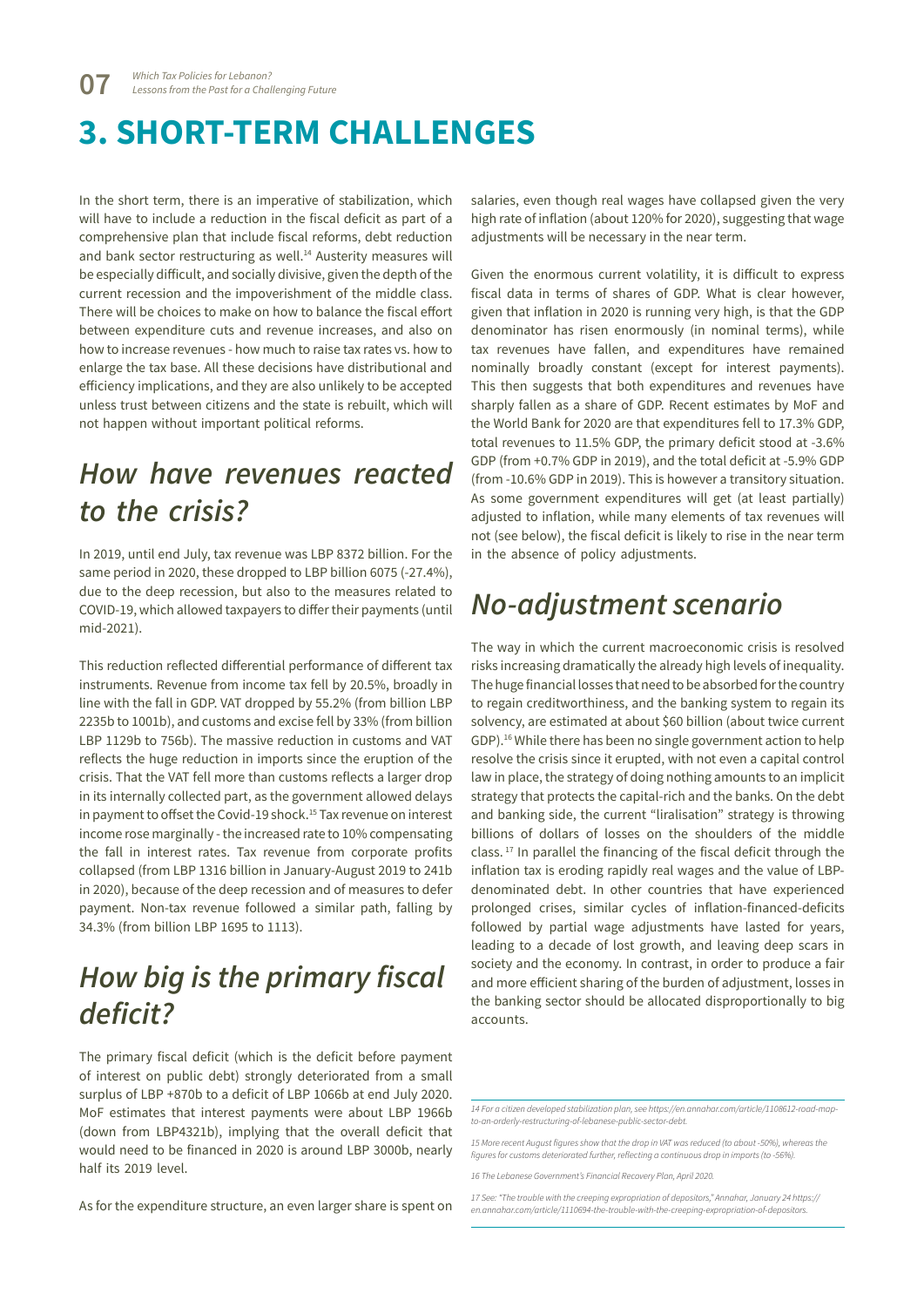#### *How much additional revenue in the short term?*

For a more favorable adjustment scenario to take hold, as part of an overall recovery plan, the fiscal deficit would have to shrink. Faced with a decline of GDP in 2020 estimated at over 20%, Keynesian logic would call for an expansion of government expenditure. In the case of Lebanon however, this cannot be done. The state is in default, mired in an enormous debt overhang (with total public debt to GDP, including the losses of the central bank, now estimated at over 300%), and it cannot presently borrow at any interest rate. Instead, fiscal consolidation is needed to get growth going again, as part of a package of reforms whose aim is to allow the state to regain its creditworthiness (through debt reduction), and the banking system its solvency (though a bailin).18 In the current circumstances, the only way to finance a fiscal deficit, while still reducing inflation, is through resorting to new international borrowing from senior creditors such as the IMF. In such a scenario, the main trade-off is between the speed at which the fiscal deficit is reduced, and the amount of debt reduction: in particular, deeper debt reduction would create some fiscal space that would allow for a slower adjustment of fiscal accounts, financed by new public debt.

A reasonable target, in our view would be to gradually stabilize and then eliminate the primary deficit over a period of 3-5 years. The next question is about how to balance this effort between spending cuts and revenues increases. This is a standard issue during adjustment. International evidence suggests that when austerity measures are necessary, cutting expenditures rather than raising taxes is more helpful for a recovery, as multipliers tend to be more favorable.<sup>19</sup> We find the argument especially relevant for Lebanon, as a large part of expenditures is not particularly productive. A big effort is long overdue on transfers (especially to EDL), on the size of the public sector (as opposed to real wages), and especially on the totally unproductive "political spending". The level of several types of expenditures (e.g., some of the pension schemes) will also have to adjust to the lower standards of living of post-crisis Lebanon. Because new types of expenditures are urgently needed (especially a social safety net), these cuts need to be deep early on to open fiscal space. Moreover, it is unlikely that the population will accept a larger burden of taxation until the adjustment effort gains in credibility, and it starts seeing improvements in the quality of expenditures.

In developing revenue targets for the medium term, it is important to realize that the structural changes introduced by the current crisis result in lower tax revenues if current tax rates remain unchanged. While the current drop in revenue is partly due to the deep recession and to Covid19, it is also related to the steep reduction in import and in interest earning, which have each been cut by about half. In the medium term, both imports and interest earning are not expected to recover to previous levels. The shortfall in tax revenues can be estimated at about 3% GDP.

It should also be noted that the heavy reliance on revenues from telecoms (tax and profits) leads to high telecom prices, which imposes a heavy burden on high-tech-led growth, an area where Lebanon has a relatively high comparative advantage. It will be necessary in the future to reduce the reliance on raising revenues from the telecom sector to improve the competitiveness of the service sector.<sup>20</sup> This would create an extra shortfall in revenue that needs to be compensated by other taxes.

Our recommendation then is for revenues to rise gradually over time so they can regain their 2018 level (15% GDP) in 4 years. This fiscal effort amounts to 4-5% GDP, and is thus ambitious, albeit necessary. This goal will require new revenues to compensate for the structural fall in VAT, customs, and taxes on interest revenues caused by the demise of the old economic model based on imports and high interest rates. After the adjustment period, and once expenditures have been rationalized (and reduced), both expenditures and revenues can rise again, with the goal of reaching levels more commensurate with Lebanon's aspiration for a fair and efficient society - around 20-25% GDP in tax revenues and in expenditures.

#### *More revenue and more equity*

How to raise revenues? Where the IMF typically believes that quick money needs to come from a massive increase in VAT rates, we do not favor this solution.<sup>21</sup> As discussed earlier, taxes tend to fall at the moment largely on the poor and the middle class, and expanding them would be not only unfair, but would also lead to a large further contraction of demand, and thus of the economy. Thus, reforms that shift the burden of taxation towards the richer in society are needed as the same time as tax revenues are increased, so that the tax structure becomes progressively fairer at the same time as the economy is stabilized.

We estimate that about half of the needed increase in tax revenues can come from improving compliance. The largest areas where this seems possible in the short term are from taxes collected at the border (VAT and customs), and taxes on revenue (individuals and firms) - which we estimate together at +2% GDP. The customs

*<sup>18</sup> Efforts to recover stolen public assets are an important component of an adjustment plan, but they are unlikely to bring much revenue in the short-term. See: https://www.lcps-lebanon.org/featured Article.php?id=322.*

*<sup>19</sup> Alesina, Alberto. "Fiscal policy after the great recession." Atlantic Economic Journal 40.4 (2012): 429- 435. Romer, Christina D., and David H. Romer. «The macroeconomic effects of tax changes: estimates based on a new measure of fiscal shocks.» American Economic Review 100.3 (2010).*

*<sup>20</sup> Equally, the privatization of telecom, or the pledging of income from the sector, to support debt servicing, as part of a debt deal, risk locking in high telecom costs in the future.* 

*<sup>21</sup> In its last (pre-crisis) Article IV in 2018, the Fund recommended a five-point improvement in the primary balance, financed mostly by a rise in the VAT rate (from 11 to 20%).*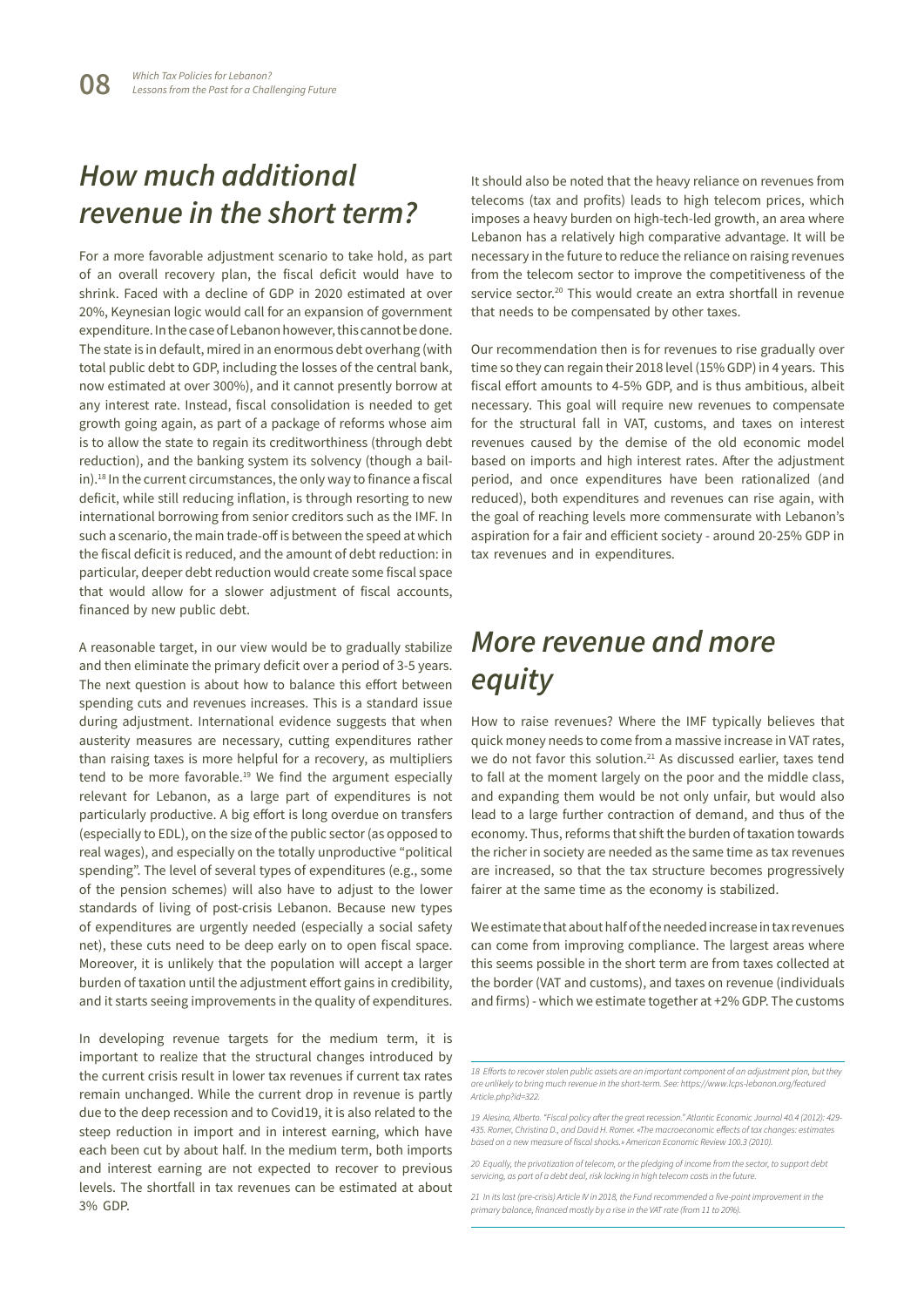administration will have to become more disciplined in collecting revenue at all borders.<sup>22</sup> A rationalization of the scope of the VAT to all the products that are not of basic necessity so as to make it even more progressive than it currently is, could increase VAT revenues by an additional 0.5% GDP. A tighter collection of the income tax is also necessary.

In addition, taxing capital held by Lebanese resident abroad has become possible, given the recently established exchange of information agreements between Lebanon and a multitude of countries in the context of the OCDE-G20 Global Forum. Although it is hard to estimate what can be collected given the dearth of information on the size of Lebanese residents' capital abroad, this is a crucial issue in the tax reform package. Besides raising additional revenue, improving tax collection from large incomes and starting to collect taxes on capital abroad will send the important signal that taxes have started becoming more progressive, thus improving the willingness of all citizens to pay their taxes. How to improve revenues from income and corporate taxes is discussed below. *22 Importantly, the currency rate used by tax and customs authorities is still the official rate of* 

*LBP1508/1\$ - this needs to be urgently adjusted together with a unification of the exchange rates.*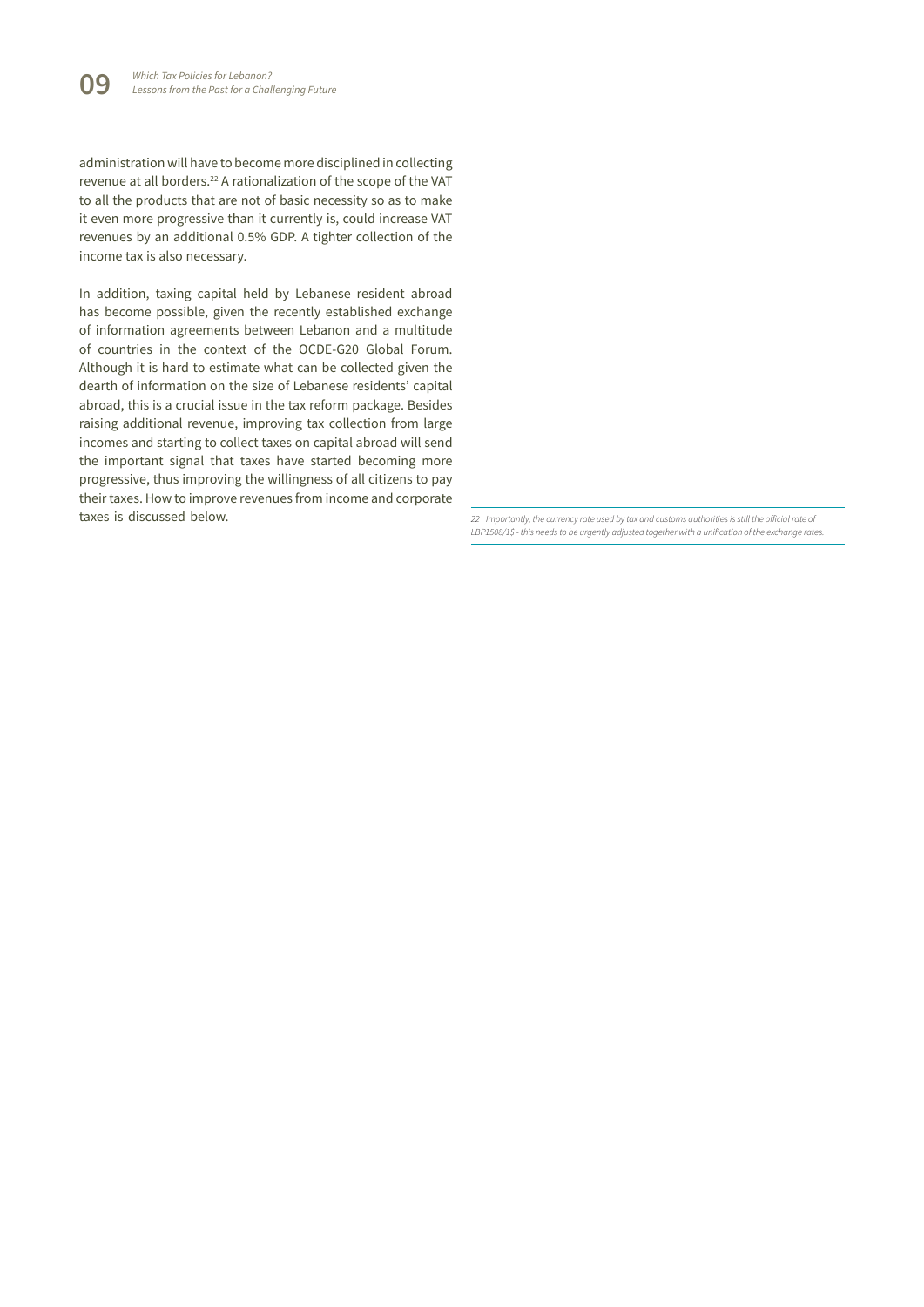## **4. TOWARDS MORE EQUITABLE**  *AND* **EFFICIENT TAXATION**

Reforming the tax system is an old topic in Lebanon. There have been many proposals, but these have faced with strong opposition from the economic and political elites. Our main proposal is to deeply reform the Personal Income Tax system by moving to a general income tax system that taxes *all* sources of income together ("the whole of revenue"), and not separately as in the current system, and that has a much higher level of progressivity. We also examine in the next sections how to reorganize exemptions in ways to promote the public good, and how to broaden the tax base by fighting fraud and tax evasion.

#### *Taxing "the whole of revenue"*

In order to apply the principle of progressive taxation, it is centrally important to move away from the current system where different types of incomes are treated separately, and to institute instead the concept of "the whole of revenue", which incorporates in the individual taxable income base all types of revenues, from wages and salaries, to capital gains, dividends, interests, property and land incomes, commercial and professional revenues, and the international capital income earned by residents. Such a reform entails an ambitious tax harmonization effort through the regrouping of disparate fiscal provisions in a General Tax Code.23

Within that plan, our proposal is to increase the marginal tax rate on the whole of income to at least 30-40% on the top range of incomes. Such rates remain below international rates and should not act as a disincentive for highly skilled Lebanese to retain their residence and work in Lebanon.

#### *How about corporate tax?*

At 17% currently, the corporate income tax is low in Lebanon. Driven by tax competition, corporate tax rates have fallen globally, and now stand at around 20% in many countries. This has contributed to corporate tax base erosion and the increasing trend in income inequality in many regions of the world.<sup>24</sup> There is an ongoing global effort to establish a minimum level of corporate tax at around 20-25%.25 However, since the main goal over the medium-term in Lebanon will be to promote private investment, an increase in taxes on business should be carefully timed. At the same time, tax provisions promoting particular types of investments would be needed initially, although these have to be managed for performance, and not driven by rent seeking (see next section).

#### *Property tax*

The tax to rental income is progressive (4 to 14%) but below rates at which wages are taxed. Until rental income becomes part of a whole of income system, these tax rates need to converge. We also propose to apply a larger rate on empty and vacant property, to stimulate their use for productive activities, as done in many countries.

#### *Taxes on capital income*

In case moving to a whole of income tax is delayed, we propose in the interim, to increase the tax rates on the various parts of income, and especially those that tax the return to capital, so they become harmonious with the taxation of labor income, both in their rates and their progressivity. In particular, we propose moving rapidly to tax property rental, interest, and dividends revenue at levels similar to what labor income pays. This would over time help rehabilitate the value of hard work compared to rent income.

#### *Inheritance tax*

Lebanon is an exception in the region, and has an inheritance tax. It is however poorly collected. A wholesale revision of the inheritance and gift taxes' law is needed to address massive loopholes that allow individuals to pay much lower effective rates through various mechanisms, including tax-exempt vehicles and the use of disguised donations.<sup>26</sup>

*23 Minister Corm unsuccessful attempt (1998-2000) to unify "income" for tax purposes is well documented in: George Corm, Lost opportunity in financial reforms in Lebanon, 2001 (in Arabic).*

*24 Alvaredo, Chancel, Piketty, Saez, Zucman, World Inequality Report, Harvard University Press, 2018*

*25 FACTI Panel Report (* [https://www.factipanel.org/explore-the-report\)](https://www.factipanel.org/explore-the-report).

*26 Lebanese legislation applies a dual criterion to the taxation of Inheritance. Without prejudice to the provisions of double taxation treaties (DTT), when the deceased (or donor) is a Lebanese resident, both her domestic and foreign properties – movable and immovable – are taxed. If neither the deceased (donor) nor the heir (recipient) resides in Lebanon, tax is only imposed on movable (securities*  and/or assets and/or amounts deposited in a local bank) and immovable properties (real estates and *related rights) estate located in Lebanon.*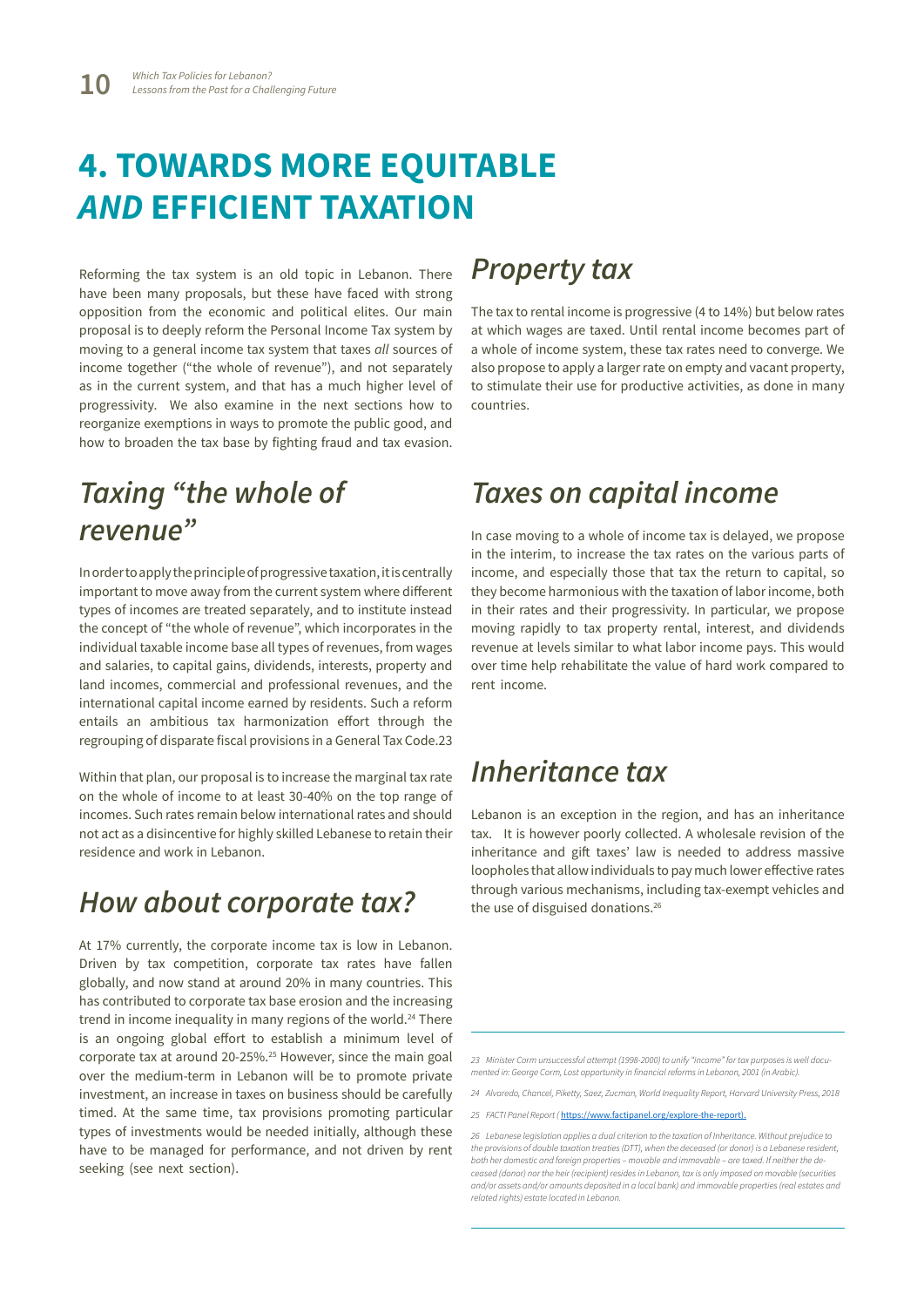#### *A wealth tax?*

There has been in recent time widespread calls for taxing wealth, given the very high level of wealth inequality in the country. There are proposals for a one-off tax on wealth as part of a stabilization package to resolve the fiscal-cum-banking crisis, in addition to efforts to reclaim illegally accumulated wealth. In the medium term, once the economy is stabilized and losses have been properly assessed, a regular progressive wealth tax should be considered. The economic justification, besides improving revenues, is to reduce inter-generational inequality.

#### *Municipal revenues*

Revenues accruing to municipalities now come mainly from transfers from the treasury, in the form of shares in the various taxes collected - about 10% of most taxes. At minimum, the system of tax sharing will need to be adapted to the proposed reforms on taxing whole of income. It would be moreover important to review the sharing formulae. Municipalities receive a quota based on the number of people registered in their constituencies. This benefits large cities, who now get most of the revenues, irrespective of real needs, but it is detrimental to small municipalities that have many of their inhabitants registered elsewhere. In addition, in many municipalities, waste management costs are directly deducted from their share, leaving them with very little resource. Some taxes, such as the built property tax, could be collected directly at the local level, to reduce corruption, and to lessen the dependence of municipalities on the central government (the losses to the Treasury would be compensated by reducing their transfers to local authorities accordingly).

#### *VAT*

At 11%, the VAT rate is not overly large in Lebanon compared to the rest of the world. What is large is the proportion of tax revenue derived from regressive indirect taxes. But it is only in the context of an overall reorganization of the tax system in ways that makes it more progressive, and with the goal of collecting closer to 20% GDP in tax revenues - that there would be room to moderately increase the rate of VAT in the outer years.

#### *Diaspora concerns*

Many citizens in Lebanon are foot-lose, including among the highskill category, living and working between the homeland and the Gulf or Europe in particular. Providing them with incentives to reside and pay taxes in Lebanon, and more broadly, to base the core of their activities in Lebanon (especially in the creative and high-tech industries and services) is an important goal. The manner of determining taxes of residents on incomes earned abroad, in the current "territorial regime", is dependent on the nature of income: financial income (on "movable property") is taxed where the beneficiary resides; income derived from the performance of services, and from real estate, where the services

are performed and where the property is located. Thus, for footlose residents, tax rates on income and capital matter in deciding where to locate their residency. While taxes are starting to rise in the GCC, for the foreseeable future, the main advantage that Lebanon can deploy relates to better living conditions. Compared to Europe, Lebanon will need to continue to tax less, but this leaves considerable room to increase tax burdens. 27

## *The new challenge of digital technologies*

The world is becoming digital. This presents an opportunity to combat tax and evasion. But this also creates new risks of tax evasion, as the growth of electronic commerce and the transformation of business models are creating unfair competition between local operators and multinational digital firms (such as GAFAM, Uber, Airbnb). Both indirect and direct taxation are affected. The ability of multinational enterprises to create complex corporate structures and use transfer pricing to their advantage allow them to shift profit to low tax locations. The main global initiatives to fight base erosion and profit shifting (BEPS) is an effort headed by the G20 and housed in the OECD that proposes that profit be taxed where economic activities that generates it is performed. While Lebanon should join this initiative,<sup>28</sup> it could, in the meantime, proceed on a stand-alone but concerted manner (like India or the UK), by combining consumers' and operational geography factors (for example to the operations of Airbnb, Uber, Amazon).

*28 Alain Bifani's team at the general directorate of Finance started working on joining BEPS in 2019.* 

*<sup>27</sup> In the longer term, Lebanon should shift to a "worldwide tax system", as is becoming the norm globally, where resident individuals and entities are taxable on their worldwide income, with a system of deductions or foreign tax credits to avoid double taxation.*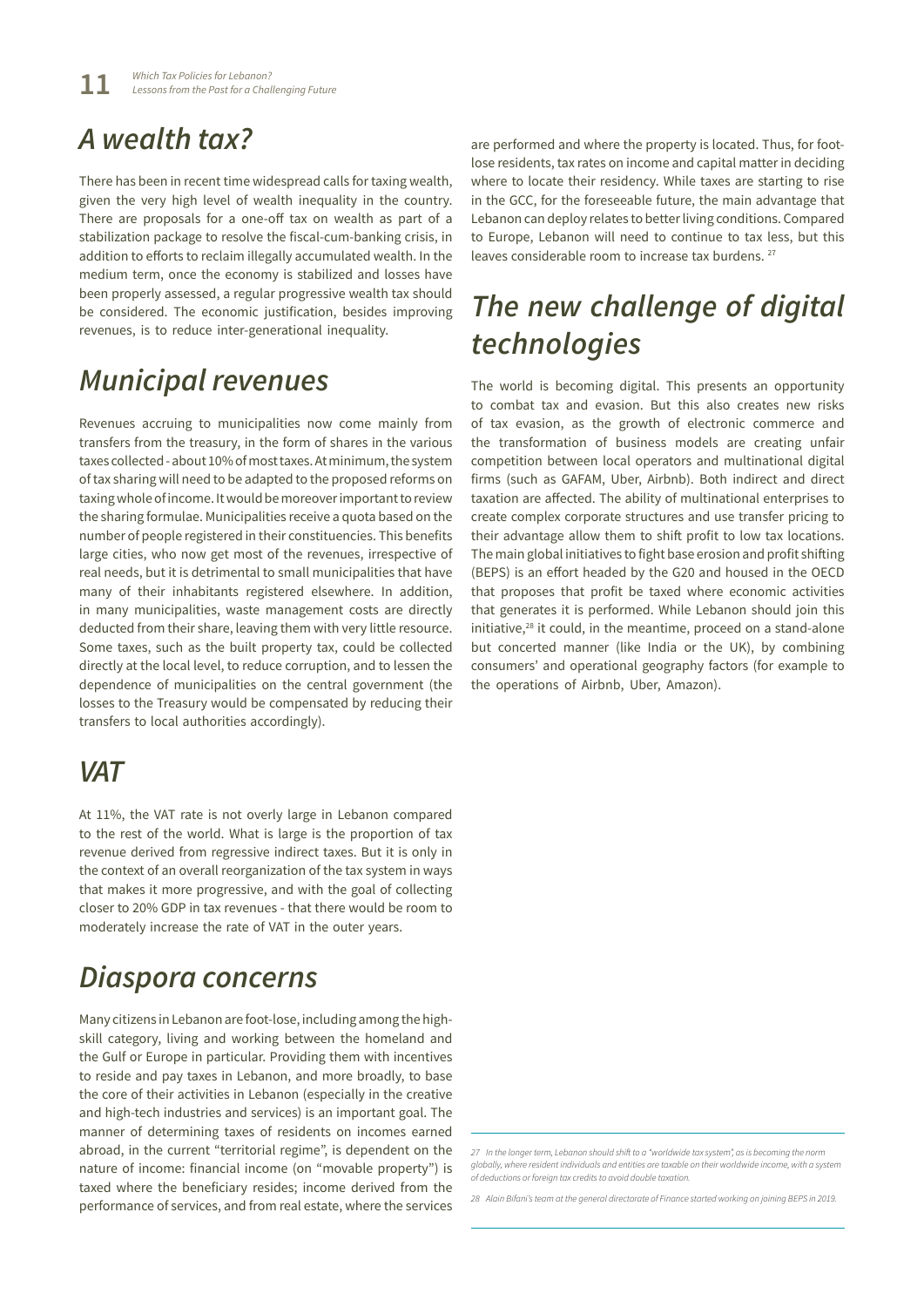# **5. TAX INCENTIVES AND DISINCENTIVES:**  *from counterproductive to socially useful*

Tax incentives can be a useful tool to encourage specific economic activities and promote underdeveloped geographical areas. It has also been used in many countries to attract FDI, although the current leading view is that a good business climate and the presence of skills and infrastructure are more important than taxcuts in attracting investment.

While tax breaks have been provided widely, from a social good perspective, most of the existing tax incentives are outdated, and in many cases, used in a manner that allow privileged taxpayer to abuse the spirit of the law. It is not surprising therefore that tax expenditures are poorly measured and not evaluated. At institutional level, best practice requires treating tax reduction granted for economic and social purposes in the same way as budgetary expenditures: they must be measured, reported, evaluated, and controlled. None of this is done systematically in Lebanon. For example, in 2018-19, Parliament cancelled penalties on unpaid taxes and decreased registration fees on residential properties. But there was no estimation of cost and benefit - in fact, no justification at all offered in the budget document. 29 To guard against rent seeking, a prior impact study of all exemptions is needed, and regular monitoring of effectiveness in reaching social and economic goals must be required.<sup>30</sup>

#### *Existing tax incentives with dubious benefits*

Most existing exemptions are counterproductive from a social and economic perspective, and have been put in place as a result of rent-seeking, as opposed to meaningful economic arguments. Below is a select list.

*Real estate activities*. Policies meant to stimulate real estate activity (including reducing the registration and transfer duties, eliminating the capital gains tax, and creating VAT exemptions) have led to an over-supply of properties. While the sector has been an engine of economic growth and job creation during the last two decades, this type of growth crowded out capital that could have gone to more productive and sustainable sectors. Indeed, the real estate sector collapsed during the current crisis, with a massive oversupply at the higher end of the market.

*Education*. All educational institutions have been exempted from income tax since 1959. This was originally intended to combat illiteracy. But more recently, the exemption has given rise to the growth of a highly profitable sector, which operates without any quality control, leading to the proliferation of low quality commercial public school and universities. More generally, public sector entities, NGOs, religious orders, some public employees (military, judges) are exempt for many taxes. While there are good reasons to exempt social services from taxes, the system should be tightly controlled to avoid misuse, such as the overpayment of wages to insiders, or the pursuit of commercial goals under the cover of a non-profit.

*Finance*. There are several types of exemption, initially introduced for the purpose of attracting FDI, which have been heavily abused. The tax exemption on transfers of shares in Lebanese joint stock companies leads to huge amount of tax avoidance and abuse, notably in the real estate sector, reducing capital gains and inheritance taxes. Second. Investment banks have been totally exempt from the corporate taxation during the first seven financial years of operation, and up to a ceiling of 4% of the bank's paid-up capital afterwards. This can also be misused by banks that manage, through creative accounting, to tunnel part of the profit of their normal operations to their investment branch.

*Offshore companies*, and their shareholders, are exempted from both the corporate income tax (17%), and from taxes on capital gains, on distributed dividends (10%) as well as on inheritance of shares.<sup>31</sup> Created in 1983, these exemptions were meant to attract companies active in the MENA region to use Lebanon as a major center and to encourage the production at home for goods, and especially services for export and technology markets. There are two separate issues. First, the tax advantages provided to offshore companies need to be re-evaluated, to find the right balance: encouraging exports is an essential goal for the future, but production for export uses public goods. Second, these exemptions must be carefully monitored to ensure that they are not misused for profit optimization.

*Agriculture*. The deplorable situation of the agricultural sector, with production now at about 4% of the GDP, has created a concentration of poverty in rural areas. To reduce poverty and sustain unfair global competition, larger exemptions seem justifiable. But these need to be regulated much better that the current agricultural subsidies (tobacco, sugar).

*Industry*. Industrial companies established in particular regions have been exempted from taxes for a period of ten years (specially, in industrial parks created in the districts of Nabatiyye,

*<sup>29</sup> Another example is provided by the permanent exemption provided to the Middle East Airlines (MEA), the national company, which has allowed it to survive as a monopoly, and to abuse its dominant position, killing all competition, and enabling excessive exploitation of consumers.* 

*<sup>30</sup> In practice, for tax incentives to deliver results, they must be coupled with a transparent and accountable public administration and an adequate dispute resolution mechanism. See: https://www. lcps-lebanon.org/featuredArticle.php?id=313.*

*<sup>31</sup> Offshores are companies established in Lebanon, which tend to have a labor force, but whose sales are outside the country.*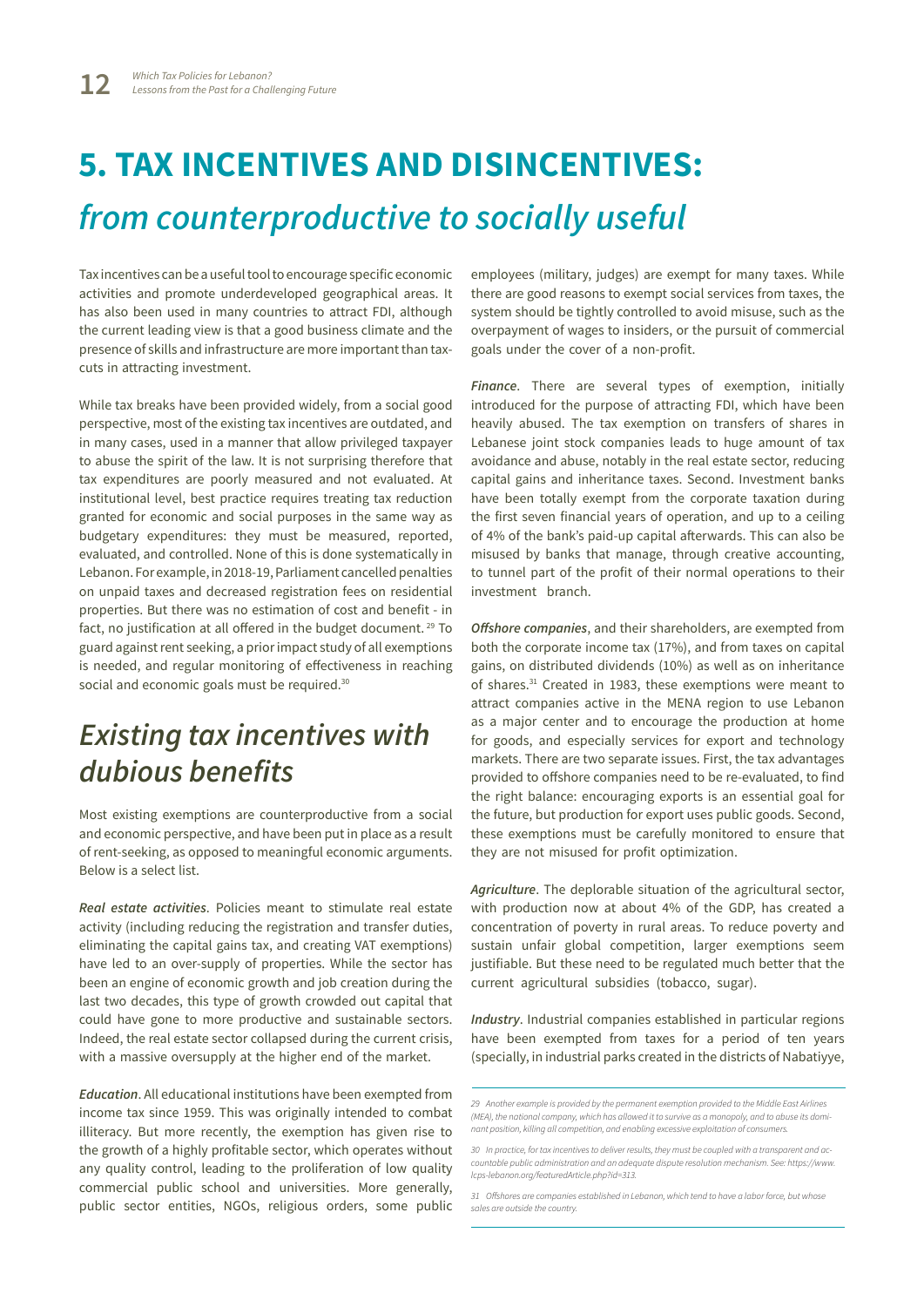Jbeil, and Zahleh). It is not clear how the regions and the industries have been chosen, and how efficient this exemption has been. On the other hand, another more wholesale FDI promotion mechanism, under IDAL, has been misused to lower tax burden. IDAL's beneficiaries are practically always large and well-connected investors competing with normal investors their particularity has been their ability to have their exemptions approved by cabinet.

#### *Well-targeted tax incentives*

On the other hand, there is a dearth of incentives that serve useful economic and social purposes, and these need to be built in the system in the future in order to achieve accepted national goals. Introducing new taxes on activities that are harmful to health and/or prejudicial to the environment (such as quarries and cement factories) have become popular demands by environmental groups and associations. Such tax revenues can also be earmarked to the same causes. While in general frowned on, because earmarking restricts budget flexibility, they have the advantage of unleashing social vigilance for effective collection. For example, the creation of a special fund to promote natural habitats through taxing stone quarries increases environmentalist groups' efforts to ensure that rules are applied.

When the goal of such incentives is to create jobs, interventions will need to be developed and managed as part of a well-thoughtout industrial strategy. To encourage innovation, skill-upgrading, and risky investments, instruments such as tax-breaks for infant industries, subsidies for R+D, the creation of free-zones, growth poles, incubators (with agglomeration effects, low taxation, and more effective public services), support for private sectoruniversities linkages have been widely used in other emerging markets, and should be emulated in Lebanon as it seeks a new growth path in the future.32

*32 For example, see Rodrik, Dani. "Industrial policy: don't ask why, ask how." Middle East Development Journal 1.01 (2009): 1-29.*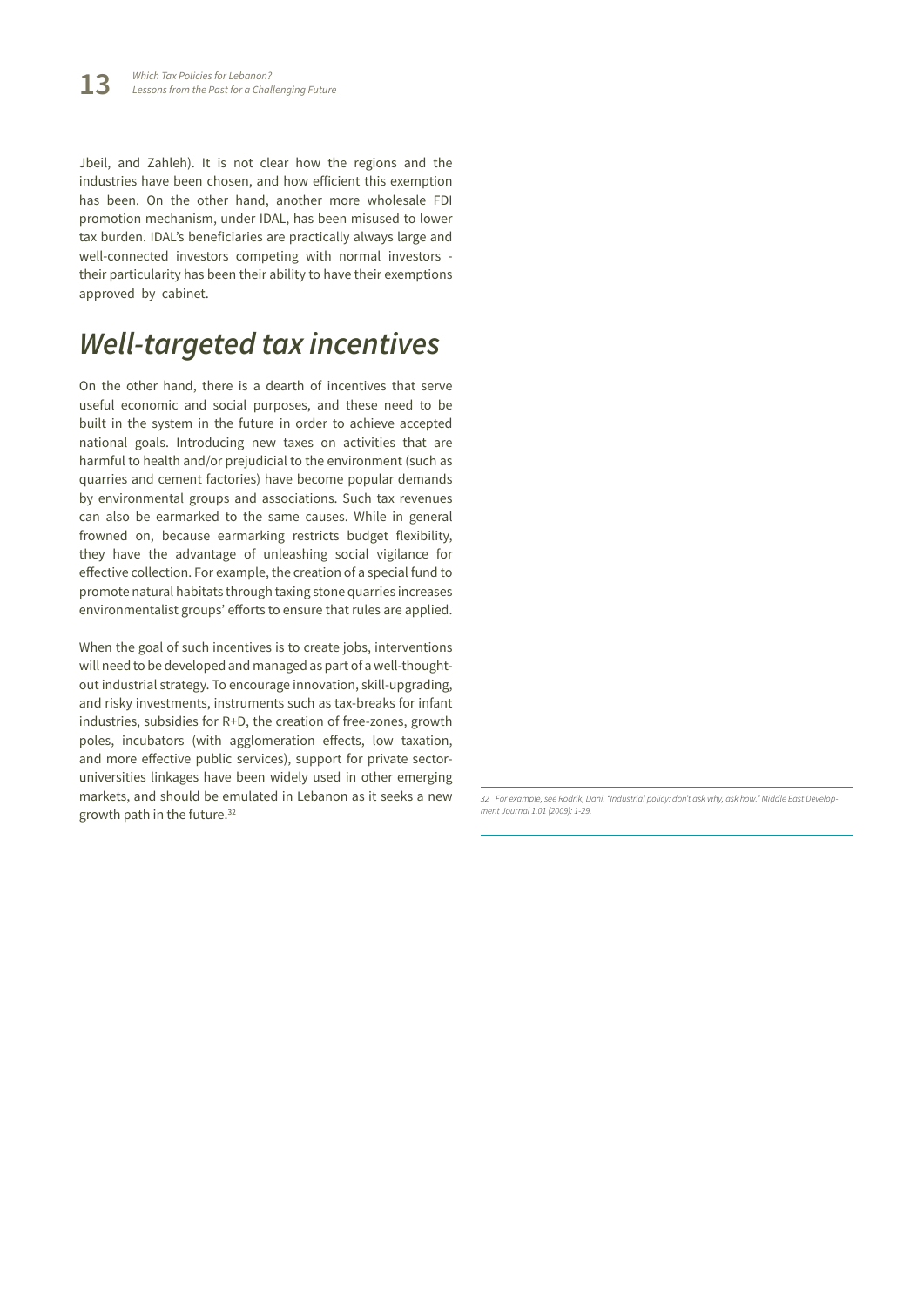## **6. COMBATING TAX EVASION AND AVOIDANCE**

The tax base needs to expand considerably toward the richest in society, as all reports suggest that compliance is extremely low for the wealthiest. In parallel, efforts should continue to educate small taxpayers so as to improve compliance.

Mobilizing revenues more efficiently involves modifying taxpayers' behavior, and this requires efforts on three dimensions: the provision of knowledge and information, reforms to improve the rule of law, and more fundamentally, a rise in confidence in the state, which requires progress on its effectiveness and fairness.

There are several reasons for the current state of affairs. First, low taxation is a reflection of the neo-liberal economic regime put together after the civil war. A second factor is the poor application of rules, due to rent-seeking behavior. A third factor is that attempts at modernizing the system were systematically blocked by politicians to defend their short-term interests and that of their business partners.

In spite of these headwinds however, several reforms have been attempted in the post-civil war period, and some progress has been achieved. These efforts are a testimony to the remaining meritocratic culture still present in some parts of the administration, and also, of occasional helpful support by international organizations in the form of technical assistance and pressure to implement change in return for aid. While many efforts have failed to fully deliver on their promise, some did lay the groundwork for the reforms proposed in this paper.

#### *Digitize, and expand the information base*

Besides tackling the existing loopholes in the current tax system, there is an acute need to modernize the whole management of tax administration. This starts with the broadening the tax identification number to all residents.<sup>33</sup> Digitalization helps in combating tax evasion and broadening the tax base by allowing the aggregation of taxpayers' data from a variety of sources. Data from the VAT in particular allows triangulation with customs and corporate data for better compliance. The information gathering effort has improved between 2009 and 2015, after enormous resistance. The MoF can now obtain online information from customs, the cadaster, and social security. Special applications already help detect fraudulent behavior by importers at the border. Digitalization can also be of great value in the enforcement of property taxes through the use of electronic maps that facilitate the identification of unregistered properties to update the property cadasters, and by analyzing real estate transaction data to determine the fair value of properties. The use of big data and search algorithms can also allow for a better tracking of shell companies registered in offshore jurisdictions.

#### *Simplify to tighten regulations*

Simpler regulations foster accountability. The Ministry of Finance has already developed a full system of e-taxation, e-declaration, e-payment, and a well-performing mobile application for taxpayers. The use of cash was eliminated, to reduce corruption, and citizens were given a menu of financial avenues to settle their tax dues. A "whole of income" tax reform will replace over five tax forms with a single one, greatly simplifying procedures. Reducing exceptions, fairer procedures, and efficient processes for conflicts resolution also reduce the likelihood of tax disputes. In particular, simplification reduces the scope for tax avoidance, which is the legal practice of minimizing a tax bill by taking advantage of loopholes and exception, or adopting an unintended interpretation of the tax code.

#### *Banking secrecy*

The elephant in the room is banking secrecy. As the world become more transparent, there is no room for tax heavens in the future, and in any case, the Lebanese banking system has irremediably lost its reputation as a safe haven. As a result, banking secrecy is not useful anymore in making Lebanon more attractive. In the future, capital will be attracted by growth opportunities rather than low tax rates. The cost of banking secrecy is very high from a tax compliance perspective - it is obviously bad for income tax (independent professions), the inheritance tax, and capital invested abroad. It is hard to imagine a workable tax system, and much less a cleaning up of the banking system, unless bank secrecy is abolished.

### *International cooperation and exchange of tax information*

The completion of the automatic exchange of tax information system that Lebanon joined in 2009 is an area of great importance. As previously stated, the efforts of the general directorate of Finance have brought Lebanon to become a "largely compliant"

*<sup>33</sup> A tax identification was introduced in 2004. Agreements have been signed with professional associations to bring their members into the tax system.*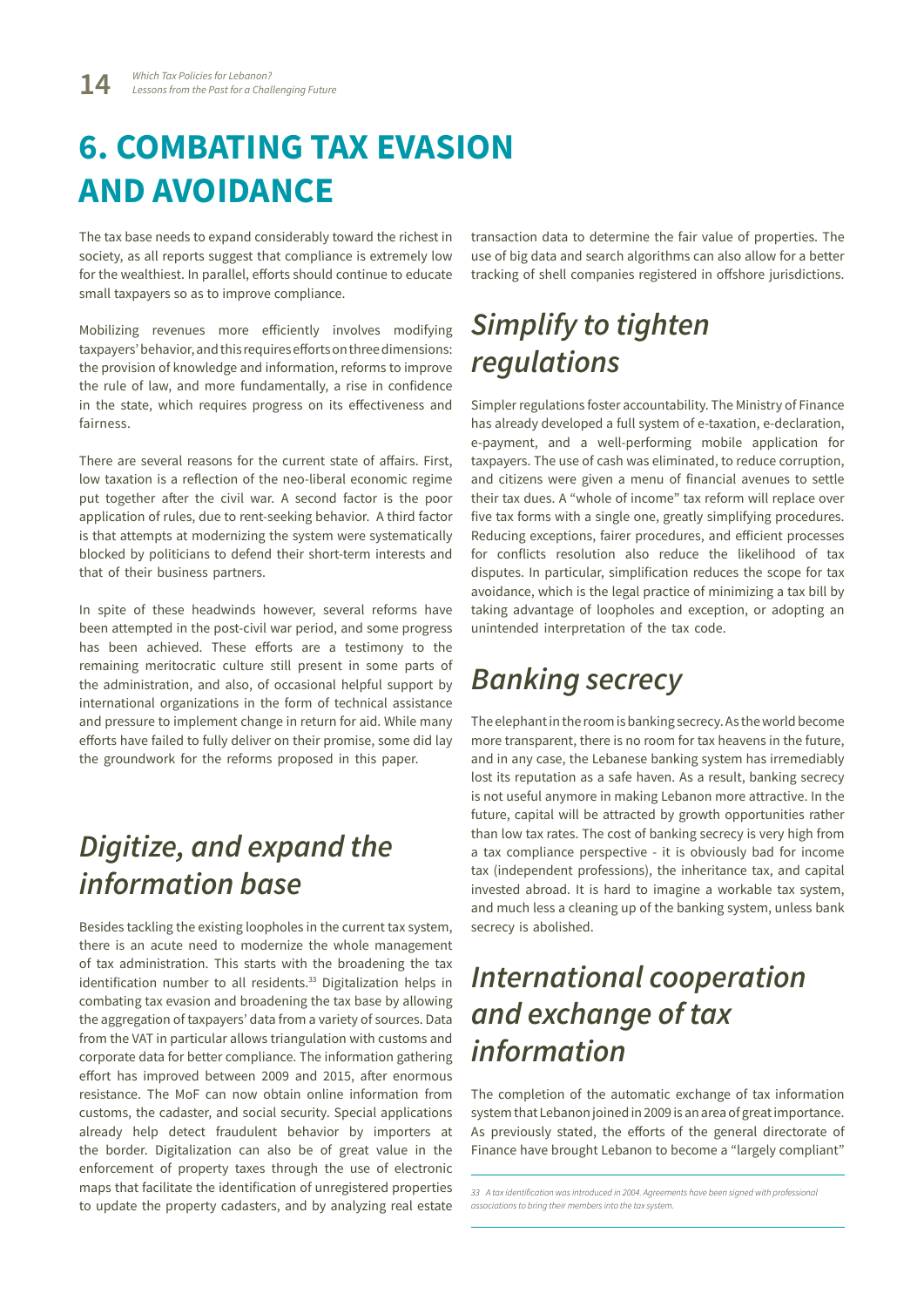country with regards to tax transparency and exchange of information. This means that the Lebanese tax authorities will be able to automatically get all information regarding capital gains and interests earned in most of the world by local residents, and thus collect taxes on this income in accordance with Lebanese law. But while Lebanon is on the cusp of eligibility to start receiving tax-related information from other countries, it must implement a few remaining steps to secure data confidentiality.<sup>34</sup> Until this is done, Lebanon is in the surrealistic position where it provides banking information to the world (but not to its own administration!), while refusing to receive the same information from counterparts! The completion of the process would allow the MoF to receive valuable information on assets/securities (financial assets) held by its tax residents abroad. There is an urgent need to move on this front, especially that this source of income has not suffered from the recent catastrophic monetary and banking developments in Lebanon.

#### *Informality*

The informal sector is estimated to account for 36.4% of GDP, and 67% of the workforce in 2015. Many of the informal firms are low-skilled self-employed poor individuals, involved in lowproductivity activities. In their case, public policy needs to focus on actions to reduce inter-generatonal poverty by supporting education and heath, and access to training and micro-finance. But there are also many firms that are large enough not to be informal, but that avoid formalisation in order to save on taxes and regulations. These firms not only reduce fiscal revenues, but they also compete unfairly in their markets,underpay their employees by not enrolling them in the social secufity system, and risk the health of citizens by not being subject to quality and environmental controls. Both sticks and carrots are needed to push them into the formal system.

#### *Sticks and carrots*

Rules and regulations should adequately sanction all perpetrators and enablers of illicit tax practices (tax evasion, tax avoidance and money laundering) or turn a blind eye to them. But currently, there is no stick in the legal framework. If a taxpayer doesn't pay, not much can be done to enforce payment.35 Soft compliance measures can be more effective when sticks exist, such as friendly tax controllers' visits to help taxpayers avoid penalties. Since 2004, MoF has started moving from a narrow audit-based approach to one based on risk and compliance. Specialized offices for compliance, audit, and customer services were introduced in 2005 with the stated goal of servicing customers better. The number of audits has already risen four-fold since 2002. Greater effort is still needed to be able to distinguish between firms that are fleeing taxes, and those making real losses.

The lack of cooperation by political parties and Parliament has been a major constraint to ensuring compliance in the past. Until

recently, the Social Security Fund, customs, municipalities, or the security forces, have refused to provide the tax administration with timely information, and Parliament has resisted passing compliance measures. Regularization (amnesty) has been repeatedly offered in the past. This has by now greatly reduced the credibility of sanctions, and should thus be only used sparingly in the future.

Moreover, for checks and balances to work, the administration should not be judge and party at the same time - entitled to elaborate the texts, apply them, and control performance, as it is currently the case. Disciplinary sanctions should apply in much more credible ways to officers who fail act professionally. Good governance in tax collection must rest on the promotion of transparency and accountability, a clear ethically based code of conduct (including income and asset declaration of public officials); and the promotion of the rule of law and an effective sanctions regime.

More important than sticks however is the challenge of strengthening fiscal citizenship. To do so, public authorities need to change the reality and perceptions regarding the fairness of taxation, and empower tax-paying citizens as the pulsing heart of the democratic social contract.<sup>36</sup> As part of the effort, they must disseminate more information about the tax system to the public, simplify tax regulations and procedures, and promote transparency and accountability in the national budget. $37$ 

*34 Alain Bifani's team at the MoF brought Lebanon to the point of being eligible to receiving tax information from abroad. But using this information still awaits approval at the political level.*

*35 Whenever the MoF tried to amend the procedures to enforce compliance with the tax code, politicians and lobbies groups managed to torpedo it (22 instances documented for the past 20 years). Another example of ministers torpedoing the work of the administration is the denial of the ability to audit firms' inventories at year-end, which is the source of enormous tax fraud.*

*36 In his "Learning to Love Form 1040," Zelenak (2013), suggests that the pain of filing of tax returns compels taxpayers to become more aware of how government is spending their tax dollars, propelling taxpayers to become more civically engaged, and politicians to become more accountable.*

*37 See: https://www.executive-magazine.com/opinion/taxes-101*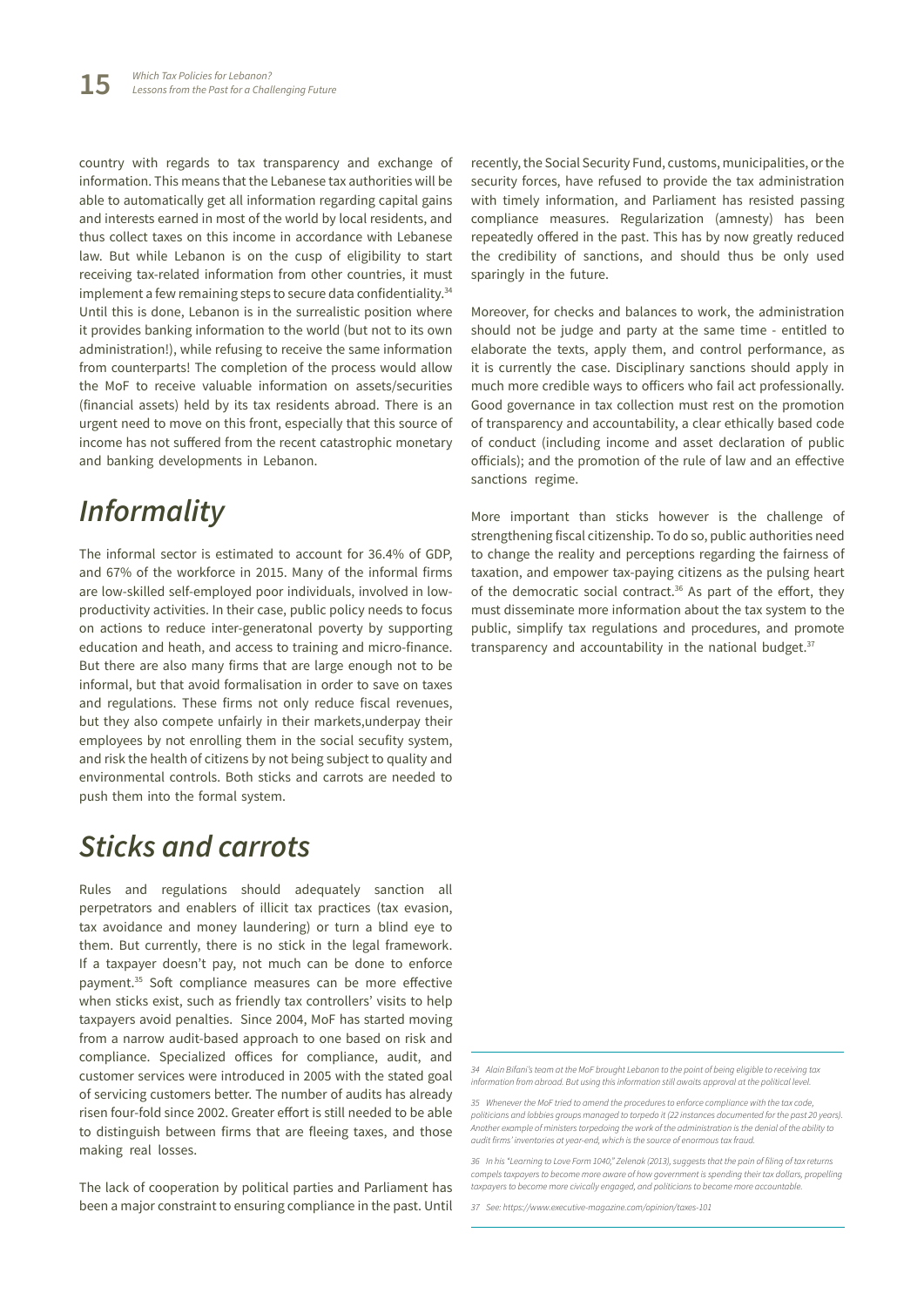# **7. CONCLUSION:**

## *BUILDING POLITICAL SUPPORT FOR FISCAL REFORMS*

The past performance of the tax system illustrates the paradox of a dominating but weak political regime: a large appetite by politicians for rents to distribute to their clients to secure their power, but a relatively low level of state revenues due to low taxes on top incomes, capital, and wealth. The implied constraint on "milking the state" has pushed the political elite to monopolize large tracks of the private sector, where the dominance of "crony firms" has made Lebanon a place inhospitable to wealth-creating businesses.38 The current debt and financial crisis is a direct result of this paradox. Moreover, the power sharing system among sectarian groups has neutralized the ability of the political system (dubbed a vetocracy) to reach principled decisions that require short-term sacrifice for the general public good.

Rebuilding the tax base on the principles of efficiency and fairness is a central part of both the ability to respond to the current financial crisis, and to create a dynamic and sustainable growth path. This type of wholesale policy reforms however requires political courage, and the support of a population that trusts its government. These ingredients are unfortunately not available now. On the other hand, a credible and reformist government will find plenty of space for progress. While there is typically a trade-off between social fairness and economic efficiency, such a dilemma is less marked in Lebanon. The tax structure of the recent past has been so inefficient that tax instruments can be devised to raise considerably more funds without reducing the incentives for wealth-production.

The fight for fiscal justice and effectiveness needs to become a more central part of political concerns in Lebanon. Indeed, a main reason why the needed economic reforms cannot proceed without political reforms is that taxation gets rejected when it does not come with adequate representation.

*38 See Ishac Diwan and Haidar "Cronyism reduces job creation in Lebanon," 18 January 2020, https://voxeu.org/article/cronyism-reduces-job-creation-lebanon.*